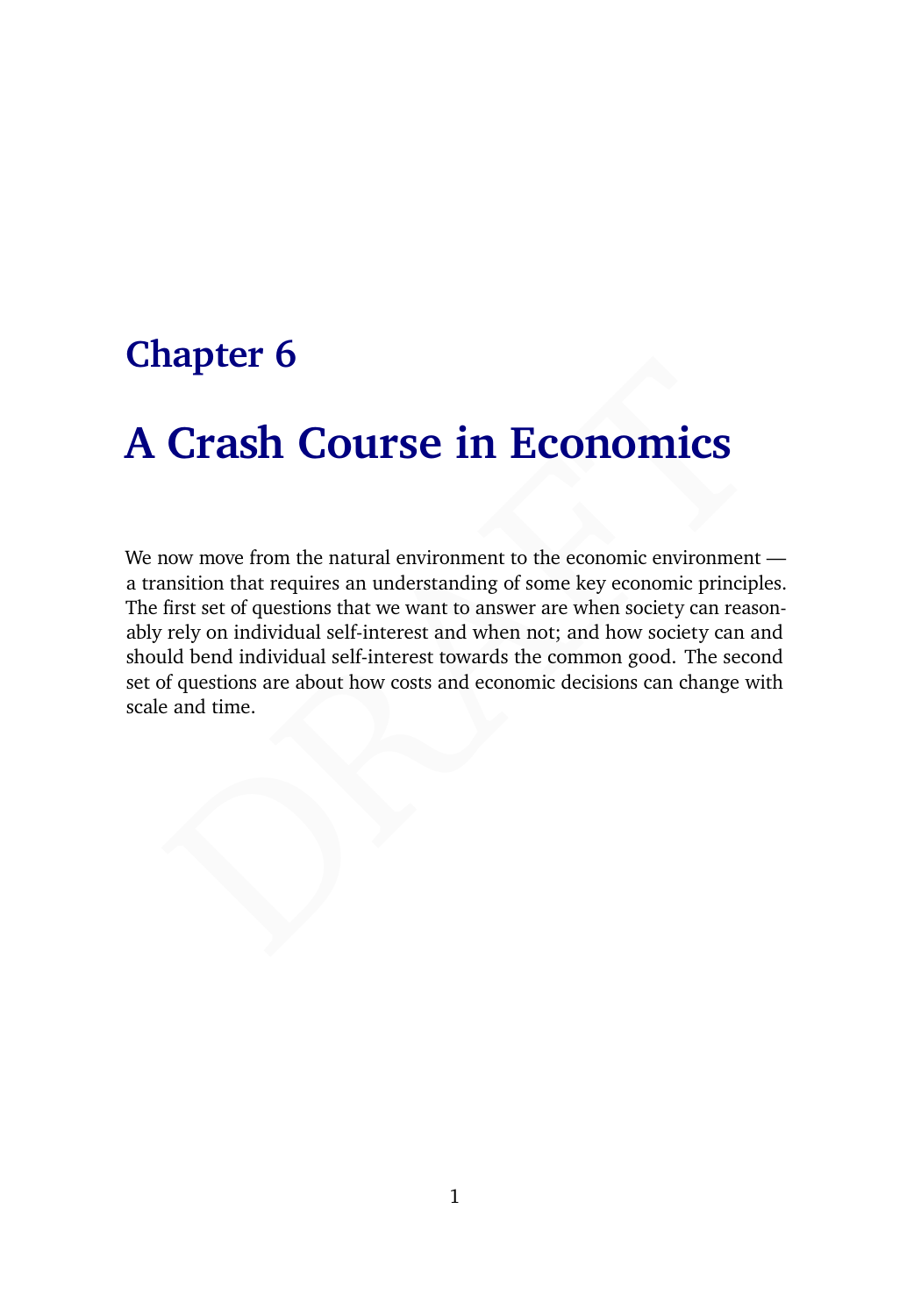## **1 Human Self-Interest and Free Riding**

The basic premise of economic science is that individuals tend to act in their own self-interests. This premise is, of course, never perfectly true. There are situations in which we are more likely to make voluntary sacrifices, such as when we are close to the recipient and when it costs us less. Most of us will gladly buy dinner for our families or friends.

But beyond sacrificing modest amounts for these chosen few, the evidence indicates that most of us humans put our own interests far above those of others. For example, children in poor countries could be pulled out of privation for the price of [one cappuccino a day](https://www.youtube.com/watch?v=XozrqJHA-yI) — and yet the donations from rich nations remain by-and-large pitifully small. (And it is not a valid objection that some of it is wasted in the transfer. The remaining portion would still go far.)

It would be nice if we could assume that people would put the climate problems of the *other 8 billion* high up on their priority lists. Unfortunately, this is not a realistic way to approach the problem. The evidence speaks against it.

It follows that for a voluntary-participation climate-change plan to work, it must be in the self-interest of most people to participate. Each one of us 8 billion people won't make much difference. The world outcome will ultimately remain the same no matter what we do. (Whatever other people do, most will continue to do so, regardless of what we as individuals will do.)

For example, if avoiding polluting costs you \$1 and this pollution imposes costs on the world's 8 billion people of \$0.0000000125 each, the total world pollution cost would sum up to \$100. For the social good of the world, you should not pollute. Yet for your own good, why spend your \$1 for a return to you of \$0.0000000125? If you care about 100,000 other people as much as you care about yourself, or if your example somehow convinces 100,000 also similarly not to pollute, your return increases to \$0.00125. Do you really want to spend your \$1 for a return of \$0.00125?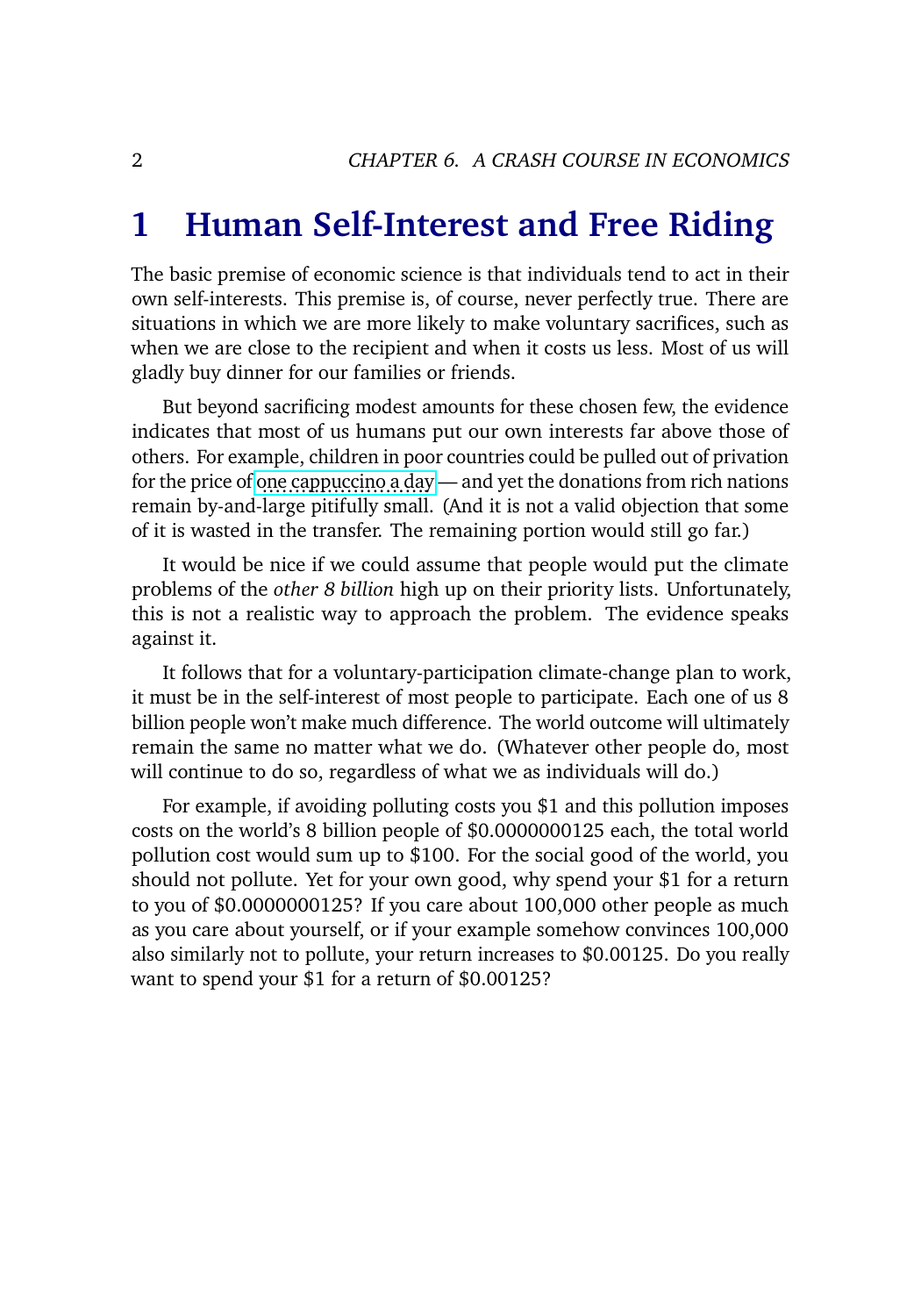Economists call this freeriding — a situation in which you can consume but do not need to pay. If you are the free rider, it may be a great deal to you, but it is not a great deal to those who have to pay for you. If they could, they would want to exclude you, but this is not possible in many



cases. There are many examples in which groups cannot start profitable businesses, because they realize that they cannot prevent subsequent shirking. The most famous example may well be the [prisoner's dilemma.](https://en.wikipedia.org/wiki/Prisoner%27s_dilemma)

Economists believe that it is a primary role of governments to ensure that their populations do not become too selfish. Societies cannot function if there is only individual self-interest. Thus, they need governments that can [coerce](https://plato.stanford.edu/entries/coercion/) their citizens.

For example, every sensible person would agree that any civilized society needs public services (streets, schools, police, courts, military, social security, welfare, hospitals). Only failed states, such as Sudan and Libya, are so libertarian that they do not provide these services. (And only a few predators enjoy living in them.)

These services need to be paid for by taxes. And any tax system requires a collection agency and laws to punish tax evasion. Otherwise, who would pay taxes? If paying was a matter of individual choice, everyone — both poor and rich alike and even most idealists — would find good reasons why only others should be paying the taxes.

Economic evidence also suggests that altruism is not contagious at scale. In small communities, there are often individuals with enough concern for the common good to volunteer paying up. Others may pay more when they see these peers doing it (and especially when other villagers can see them doing it, too). Yet voluntary contagious altruism almost never works in [large](https://www.nber.org/papers/w29375) [societies.](https://www.nber.org/papers/w29375) How many other Americans would be more likely to pay more taxes voluntarily just because *you* decided to set a good example and do so? Not a meaningfully large fraction.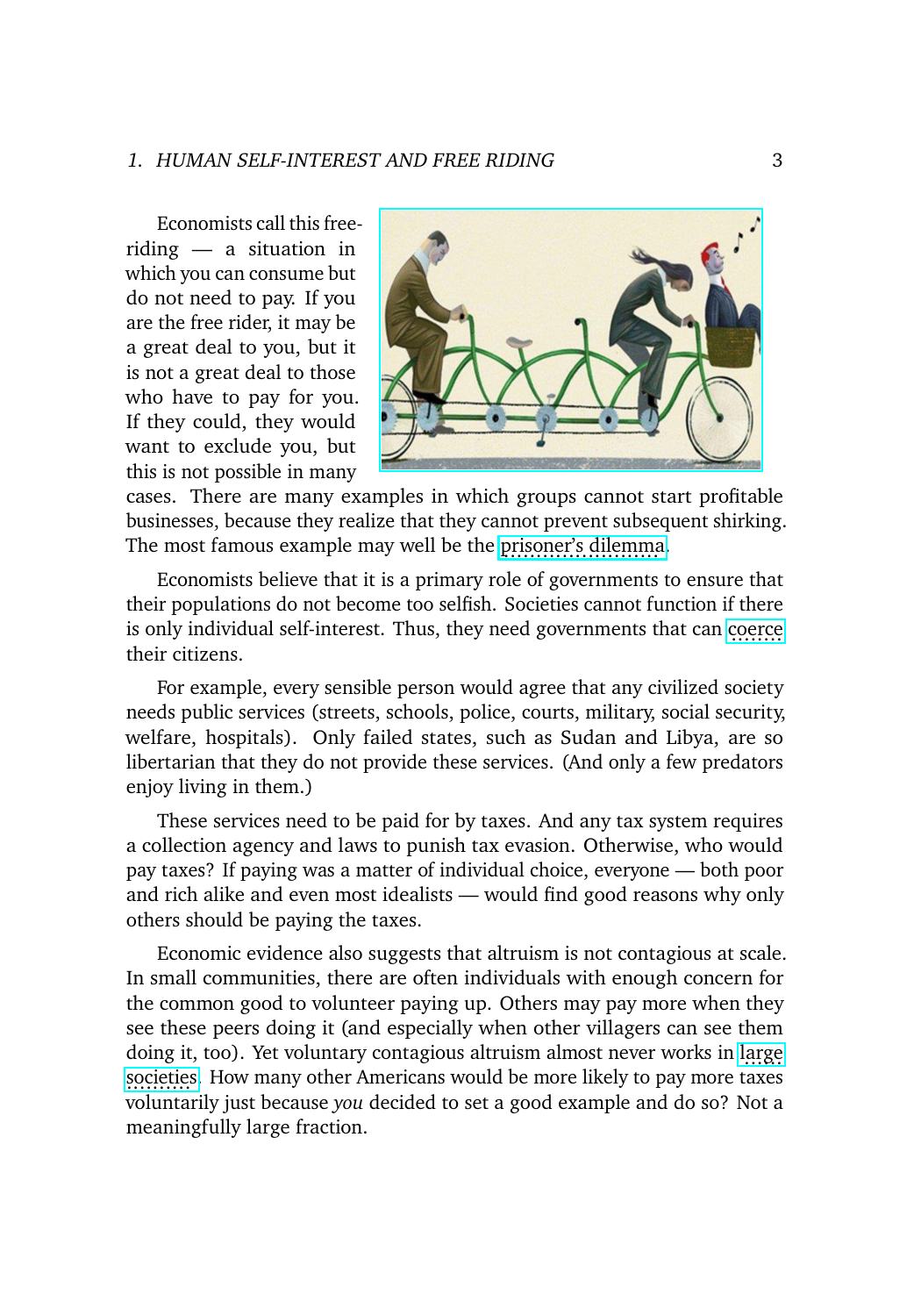Nevertheless, although we need forced taxation and large governments, they are less than ideal: it costs money to collect taxes; it wastes money, because tax-rich governments can be twisted by lobbies, voters, demagogues, and disinformation; and it reduces work incentives, because individuals prefer to work for themselves instead of for the government. But taxes are an unavoidable and necessary social arrangement.

The best level of taxation is determined by what economists call a tradeoff — sacrificing one thing to obtain another. In our tax example, true libertarianism makes as little sense as true totalitarianism. Governments should not be too big or too small. (They are also never entirely benevolent and rarely entirely malevolent.) The right amount of government taxing and spending is a difficult and constant balancing act. If it weren't, it would have been a solved problem long ago and concerned citizens would not have been discussing the best scope and scale of governments at least [since Plato's times.](https://en.wikipedia.org/wiki/Political_philosophy)

The best solution with respect to the tax example is never "no taxes" or "all taxes." The best solution is somewhere in the middle. It is an eternal question where in the middle it should be relative to where we are: have we gone too far or not far enough?<sup>[1](#page-27-0)</sup>

Unfortunately, institutions and communities are also almost always less efficient the larger they are. This also applies to governments. A village can usually administer local public spending more frugally and efficiently than Washington D.C. can administer national spending or the United Nations can administer international spending. This is why small collective problems are easier to solve than big ones. And climate change is the biggest collective problem of them all.

 $1$ Despite self-denial, the United States is already more "socialist" than many countries in Europe, except at the tiniest 0.01% sliver of its top wealth distribution. [Social Security](https://en.wikipedia.org/wiki/Social_Security_(United_States)) and [Medicare,](https://en.wikipedia.org/wiki/Medicare_(United_States)) two hugely popular programs, are the largest socialist redistribution programs in the world.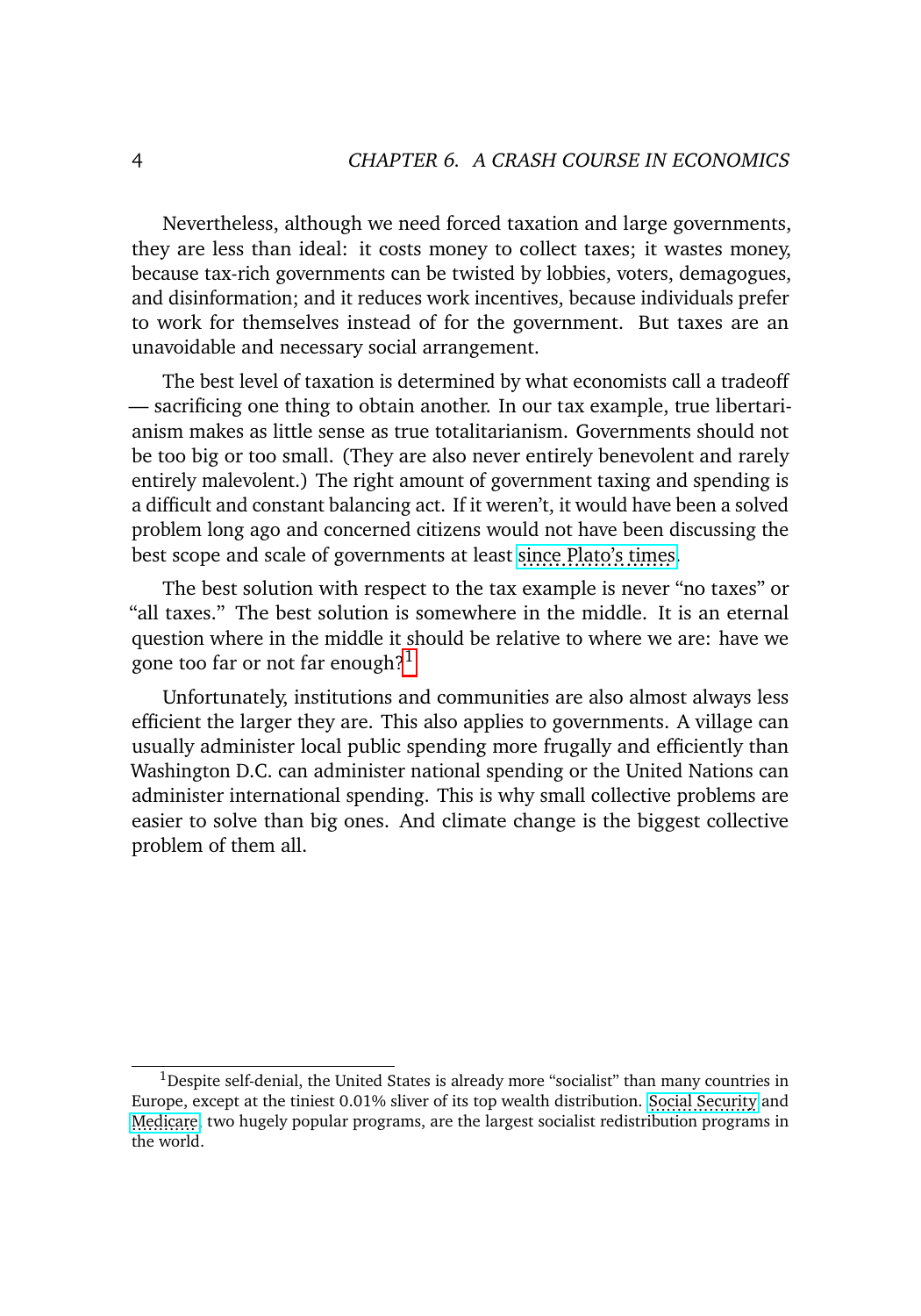### **2 The Tragedy of the Commons**

What should government take care of, and what should individuals take care of?

In some cases, the answer is obvious. What would happen if traffic laws were voluntary? Considerate drivers would stop at red lights, but less considerate drivers would just take advantage of them and cross first. At some point, even the most inconsiderate drivers are themselves also made worse off — once there are too many other inconsiderate drivers on the road. By setting reasonable traffic rules and fairly enforcing them, governments can greatly increase economic well-being. They speed up the flow of traffic and reduce accidents. No sane economist thinks it would be a good idea to leave it to drivers to do whatever they please. In this context, free driving choice is not in the collective interest.

In other cases, the answer is not so obvious. The best choice is often for government not to intervene. This is so counterintuitive that social philosophers before Adam Smith did not understand this (to the detriment of their states), and many intellectuals still bristle when they are told to keep their hands off because they cannot design it better. Free-market capitalism can coordinate prices and activities in a way that is not just in the individual ("private") but also in the collective ("social") best interest.

Suppose, for example, that you are considering taking a business trip to New York. The cost of a round-trip ticket is \$1,500. All you have to decide is whether the benefits of your trip, net of your other costs, exceed \$1,500. If they do, your private welfare increases when you take the trip. More importantly, if no one else is harmed, total social welfare also increases. If someone else benefits from your trip, e.g., the airline and its employees, all the better! Social welfare increases even more.

However, your purchase could lower the social benefit if all costs of your air travel are not reflected in the price of your ticket. The airline is not likely to be the source of such a problem. Presumably, it would not sell you a ticket for \$1,500 unless it was in its own interest, too, covering the cost of the fuel, personnel, wear and tear, and a fair return for the airline's investors.

Yet there is a problem with the free-market solution. Airplanes also emit pollution, and neither you nor the airline pay for the damages the pollution causes. These are called "external costs" — for short, "*externalities*." In this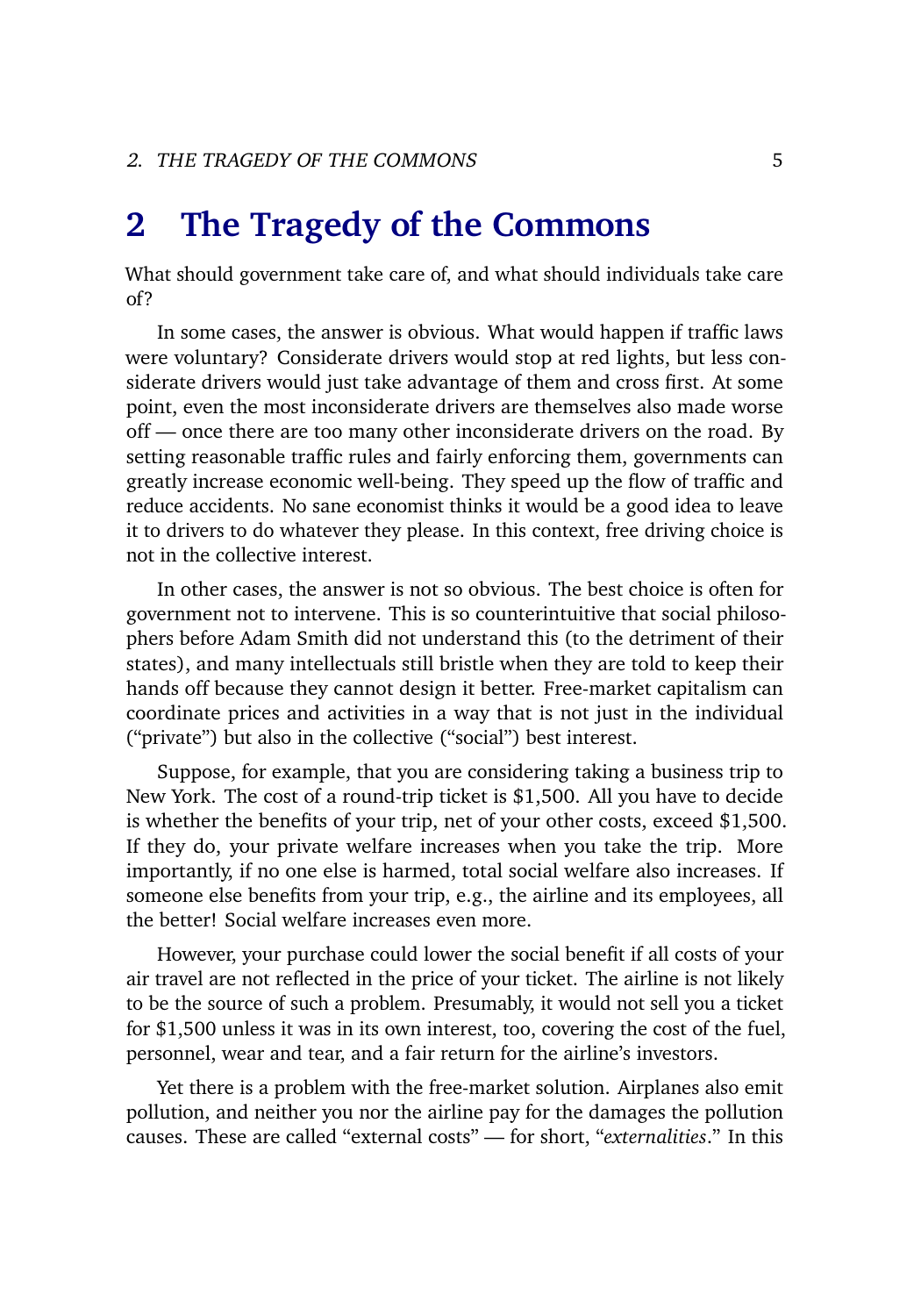case, they are negative externalities — because they "spill over" negatively onto others beyond the parties to the transaction. Because your ticket cost does not reflect these externalities, your trip may be beneficial to you and the airline, but not necessarily to society. For example, if your emissions cost others \$500 in health costs, then you should only make the trip in the social interest if the benefits exceed \$2,000.



**Figure 1.** Los Angeles Before the E.P.A.

**Source:** [Sierra Club.](https://www.sierraclub.org/planet/2017/01/lets-not-let-socals-history-smog-repeat-itself)

Even the most ardent free-market economists agree that government intervention may be needed when large externalities are involved, because private transactions fail to take into account all effects on third parties. Moreover, government should not be in the business of making ticket purchase decisions for you. It is not good at knowing what you need.

So how can governments arrange it so that the participating parties will also take the social costs into account? To do so, the government must find a way to include the \$500 external cost in the price of the ticket, so that you and the airline make the best decision in the social interest. Most of this chapter is about explaining, in detail, how and why this is best done with a tax on jet fuel emissions.

If you are still not convinced that we need a government to regulate emission externalities, just learn from history. Prior to the formation of the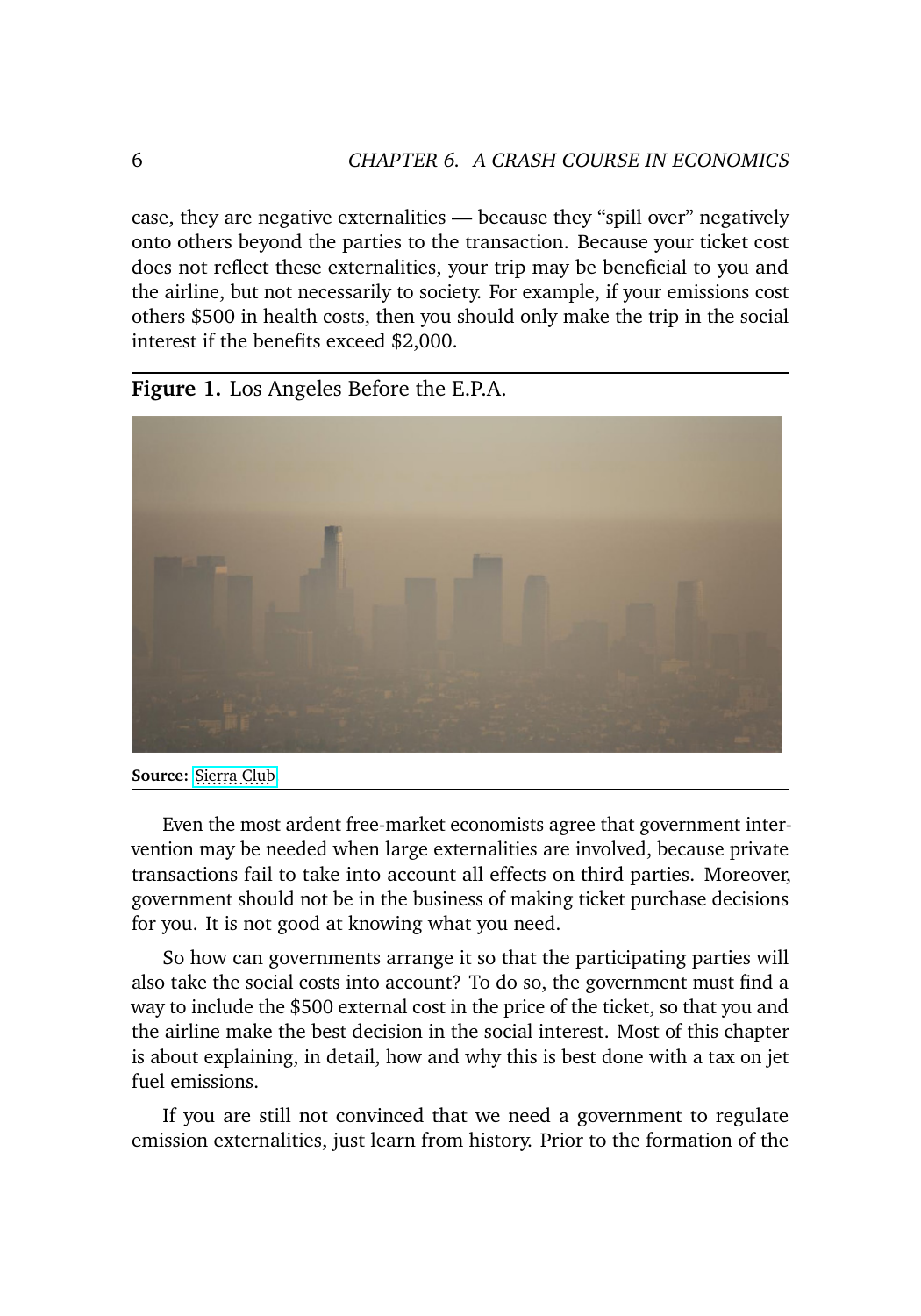#### 2. THE TRAGEDY OF THE COMMONS  $\overline{7}$

[Environmental Protection Agency](https://en.wikipedia.org/wiki/United_States_Environmental_Protection_Agency) in 1970, there were cities in the United States that looked just like [Beijing,](https://www.reuters.com/world/china/visibility-deteriorates-pollution-cloaks-chinas-capital-2021-11-05/) Lagos, or New Delhi today. Figure 1 shows off Los Angeles. Smog was often so thick that visibility was limited to one mile. Oil slicks on rivers were widespread. Arsenic, cyanide, and mercury poisoning of groundwater were common. Lead in paints and gasoline poisoned our children. Asbestos killed thousands. Thank God those worst of times are over — and this is due to the intervention of government curb self-interested individuals.

Economists call such situations ["The Tragedy of the Commons,](https://en.wikipedia.org/wiki/Tragedy_of_the_commons)" based on a study by Garret Hardin which looked at examples in nineteenth century England, in which farmers let their sheep overgraze the "commons" (a publiclyshared area) to such an extent that the commons became completely run down. Because the farmers had acted in their individual self-interests, they collectively lost all benefits of the shared resource in the end. In our case, the analogy is that emitters in our cities had overgrazed the common good of clean air.

Conflicts over shared resources are difficult to resolve. $2$  Even state governments often cannot handle *local* instances well (and there are good reasons why, which we will explain soon) — much less do so when the problems cross state borders.

For example, [water in Southern California](https://www.technologyreview.com/2021/12/16/1041296/california-climate-change-water-drought/?utm_source=pocket-newtab) (where we live) is a scarce resource. The West has fought many [water wars](https://www.bloomberg.com/opinion/articles/2021-06-28/water-wars-are-coming-to-the-american-west) over the last two centuries. Los Angeles could not exist without managed water access. Yet until very recently, Californians considered it a civil right to [drill](https://earth.stanford.edu/news/californias-groundwater-free-all-ends-gauging-whats-left#gs.kopeia) a water well on their land. Not surprisingly, some aquifers ran dry and the rest were about to. The Western states are now struggling to find a collaborative solution that makes everyone better off than the free-for-all.

Yet it will always be a valid question as to where we are versus where we should be: has government intervention gone too far or not far enough? We study economics to answer thorny questions like this.

 ${}^{2}$ Elinor Ostrom won a Nobel Prize for studying cases where individuals and communities did manage to avoid the tragedy. However, these were *local* situations, not *global* ones.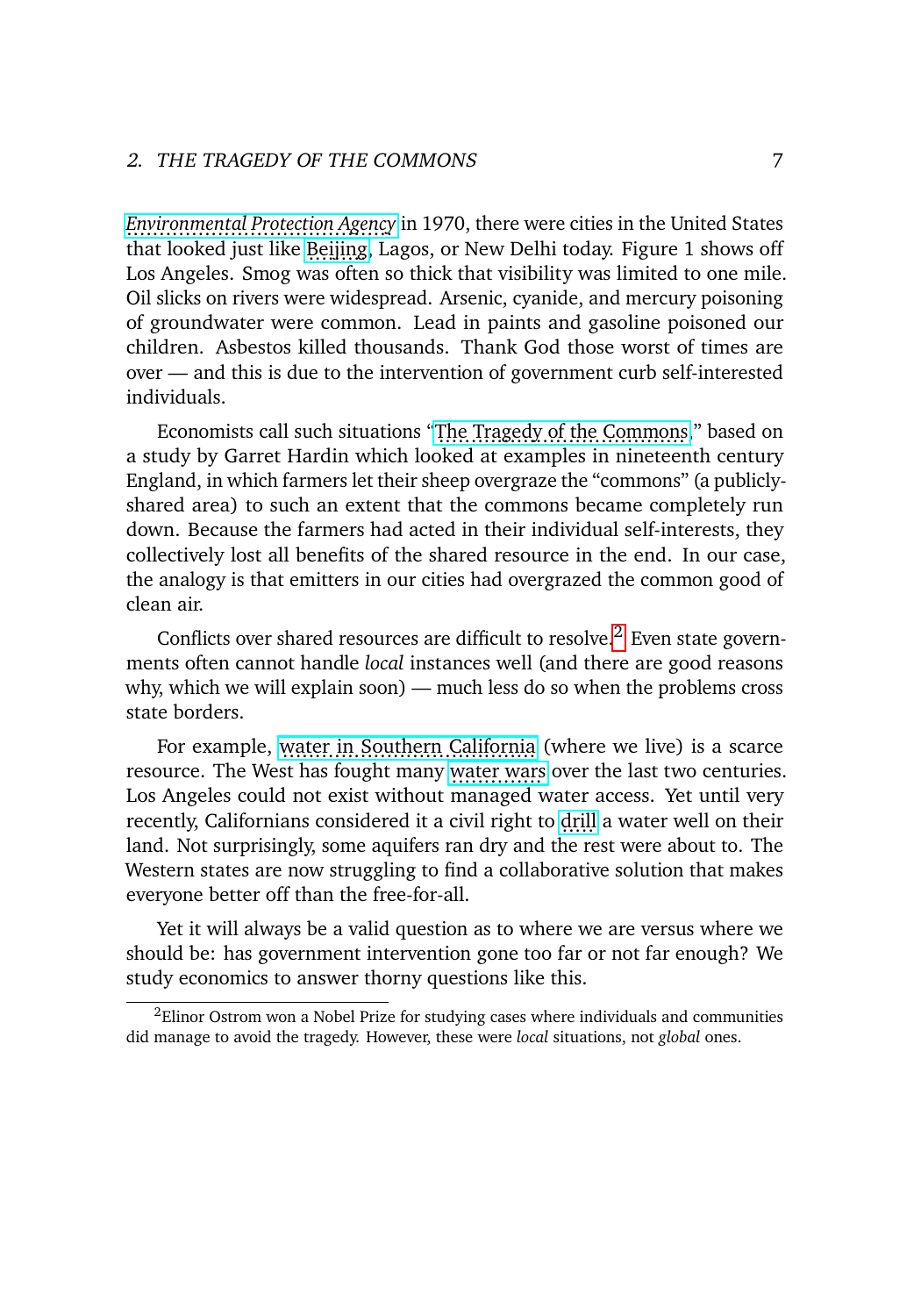

# **3 When Should Governments Intervene?**

So when should society leave it to free parties to make decisions, and when and how should it involve government coordination and coercion? The answer is easy if an activity is infinitely bad (ban it!) or completely harmless and without externalities (allow it!). But as with all things economic, the tradeoff is interesting and nuanced when it is in the intermediate gray zone.

Greenhouse gases (GHGs) fall into this gray zone. They are not infinitely bad, and they are not totally harmless. We must evaluate how bad the externalities associated with GHGs are. But how? And should it be different if we know that any government we might appoint will be very inefficient or even corrupt? And what if some parties lose (like coal miners)? And what if GHGs could later be extracted from the atmosphere for a price? Read on.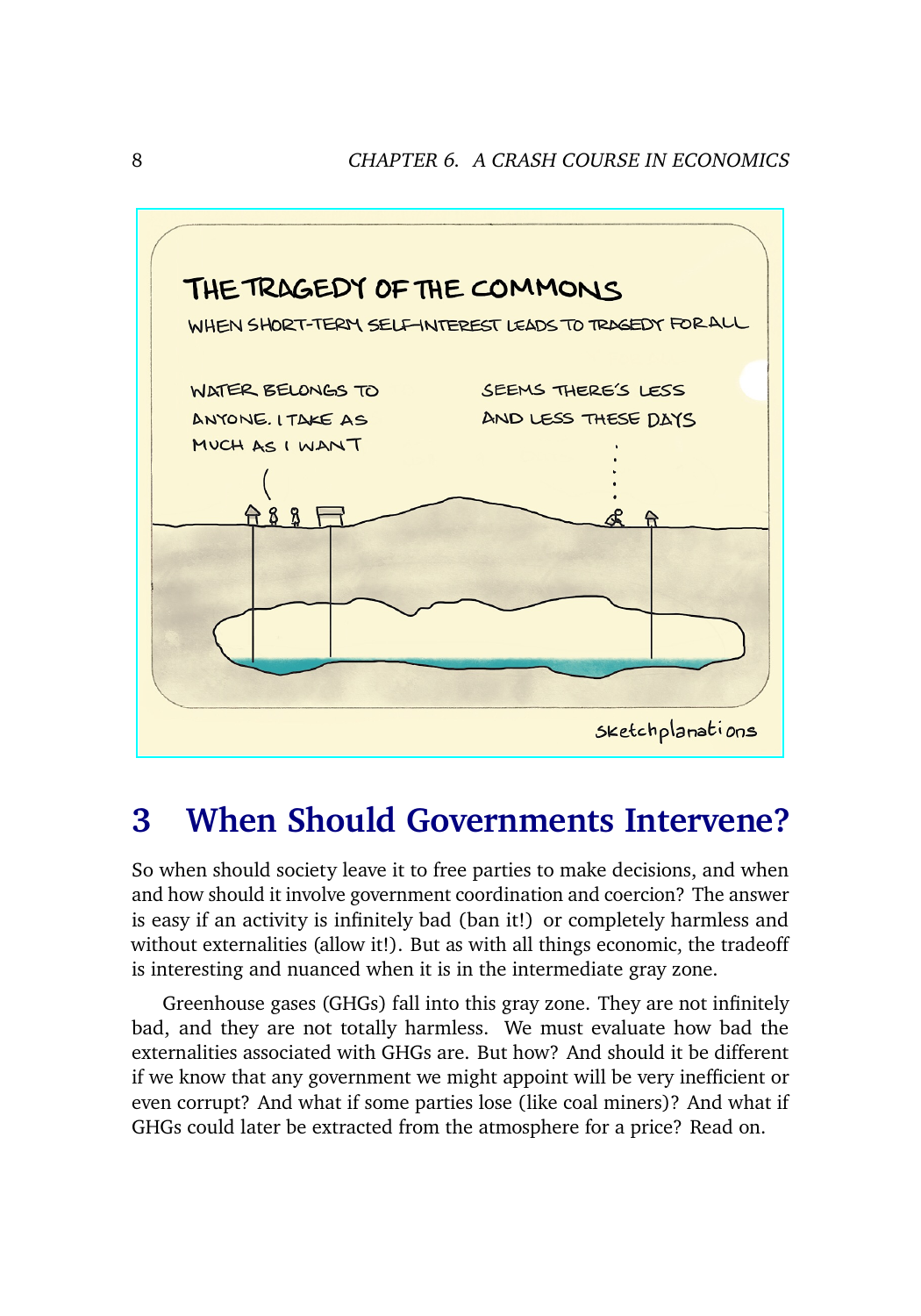#### **A Numerical Game-Theory Example**

We are now going to try to make a real economist of you with a small dose of [game theory.](https://en.wikipedia.org/wiki/Game_theory) Game theory studies situations in which the payoffs of "players" depend not just on their own actions, but also on the actions of others. If you've ever played poker, you already understand this dynamic.

The concepts are so important that they are worth illustrating with a numerical example. However, if you are truly allergic to numbers of any kind, it is possible to skip the numerical example and still understand most, but not all, of what we discuss later in the book. It would be your loss.

Our kinds of "games" always include three elements: players, choices (strategies), and payoffs. Our players here are three companies, A, B, and C. (You can also think of them as three sectors of the economy. The payoffs can also go to both owners and employees.) Our choices allow each company to pick one of two different technologies,  $\mathcal C$  or  $\mathcal D$ . Our payoffs need to be shown in a two-dimensional table, because they depend on all three players (A, B, C, in columns) and both choices ( $\mathscr C$  and  $\mathscr D$ , in rows):

|                                             |                | Players: Company | Total          |                |
|---------------------------------------------|----------------|------------------|----------------|----------------|
|                                             |                |                  |                | Social Welfare |
| w/Tech $\mathscr C$<br>w/Tech $\mathscr{D}$ | \$300<br>\$290 | \$400<br>\$421   | \$500<br>\$600 | \$1,321        |

The boldfact in each column highlights which of the two technologies yields bigger payoffs for each player. The table shows that A prefers  $\mathcal{C}$ , and that B and C prefer  $\mathcal{D}$ . If each firm acts in its own self-interest, the total social welfare (the sum of the three firms' payoffs) is maximized at \$1,321 (billion, of course). There is no better collective choice, even if firms could be forced to do whatever society wants them to do. In this game instance, firms can be trusted to make the best social choices.

Now we introduce the next step: pollution. Let's say that  $\mathscr C$  is a "clean" technology, and  $\mathscr D$  is a "dirty" technology.  $\mathscr D$  leaks paint all over the machine and requires regular cleanup, which costs \$60. Taking pollution cleanup costs into account, here is how each firm will select its strategy: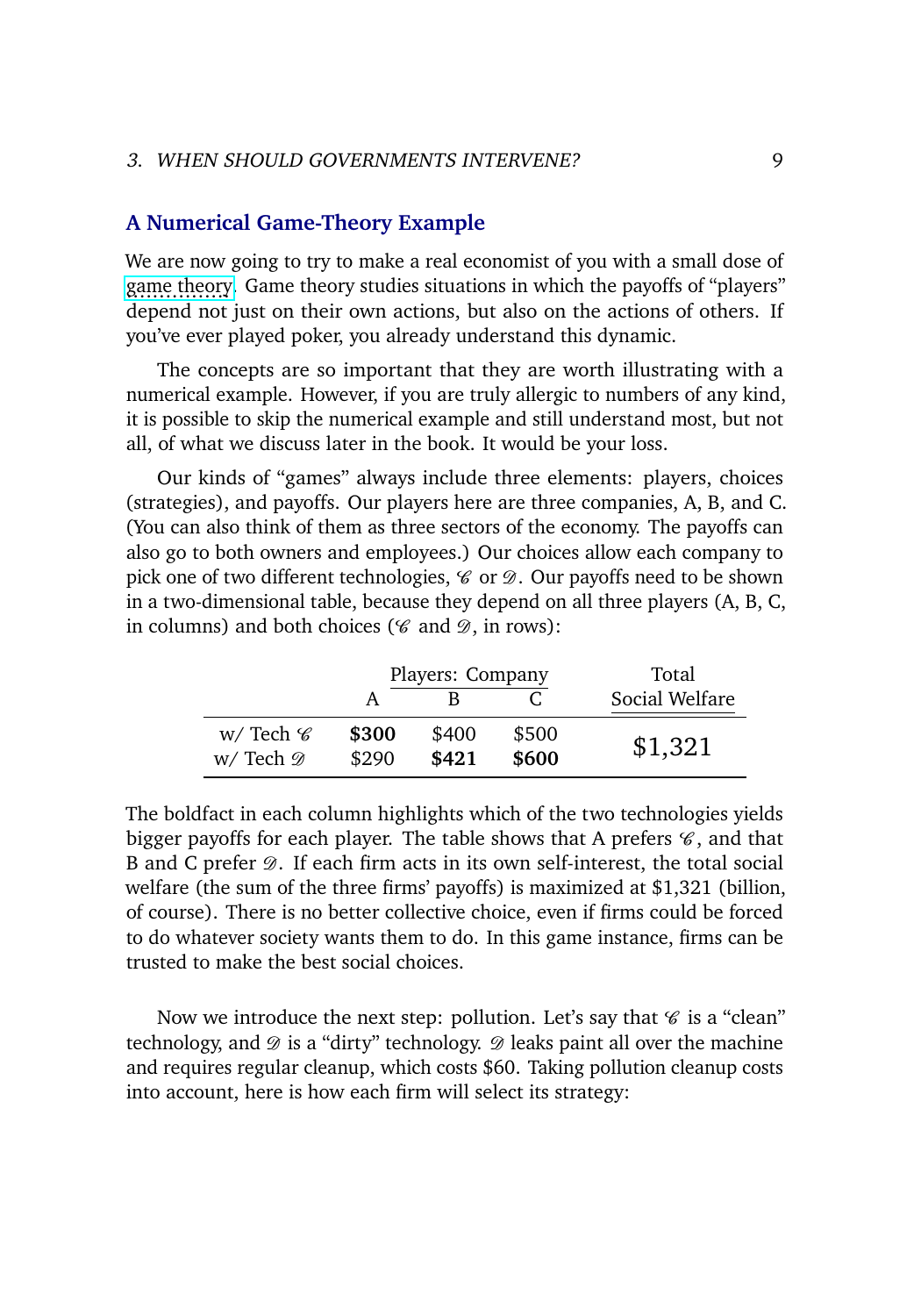|                                                            | Players: Company |                |                | Total          |
|------------------------------------------------------------|------------------|----------------|----------------|----------------|
|                                                            |                  |                |                | Social Welfare |
| w/Tech $\mathscr C$<br>$w/$ Tech $\mathcal{D}$ – pollution | \$300<br>\$230   | \$400<br>\$361 | \$500<br>\$540 | \$1,240        |

Without the pollution and cleanup costs, as in the preceding table, there were two companies using  $\mathcal{D}$ . Now that  $\mathcal{D}$  is polluting, it is less profitable and so there is only firm C still using  $\mathcal{D}$ . Once B has to take care of its own cleanup costs of \$60, it prefers the clean  $\mathscr C$  over the dirty  $\mathscr D$ . The social welfare is lower at \$1,240 because the technology has changed. Now  $\mathcal{D}$  requires cleaning, which was not the case in the previous \$1,321 example.

Most importantly, the fact that the technology is dirty makes no difference in one respect: We still do not need a government. A and B are choosing the clean technology; C is not. Government could not do better by telling any company to switch.

#### **A Dirty Externality**

Next, we introduce external effects into the example. To do so, we change the manner in which  $\mathcal D$  is dirty: rather than leaking into the company's own plant, the paint releases its polluting vapor beyond the firm. We assume that the total pollution of using  $\mathcal D$  is still the same \$60, but the victims change: each of the three companies suffers \$20 in required cleanup costs when any one of them chooses  $\mathcal{D}$ . Of the \$60 in pollution, the polluter bears \$20 itself, and the externality imposed on the other two is \$20 each for a total of \$40.

Let us first confirm that if we have a Utopian dictatorial government that forces A and B to use the clean technology and C to use the dirty technology, social welfare is still \$1,240. With one polluter, each firm will suffer \$20 in pollution, caused by C but imposed on each of the three.

|                                                                         | Players: Company  | Total             |                   |         |
|-------------------------------------------------------------------------|-------------------|-------------------|-------------------|---------|
|                                                                         |                   |                   |                   | Welfare |
| w/Tech $\mathscr{C}$ – pollution<br>$w/$ Tech $\mathcal{D}$ – pollution | \$280<br>Verboten | \$380<br>Verboten | Verboten<br>\$580 | \$1,240 |

It may be unfair to A and B to suffer the consequences of C's pollution, but our economic concern is not fairness. Our concern is to achieve the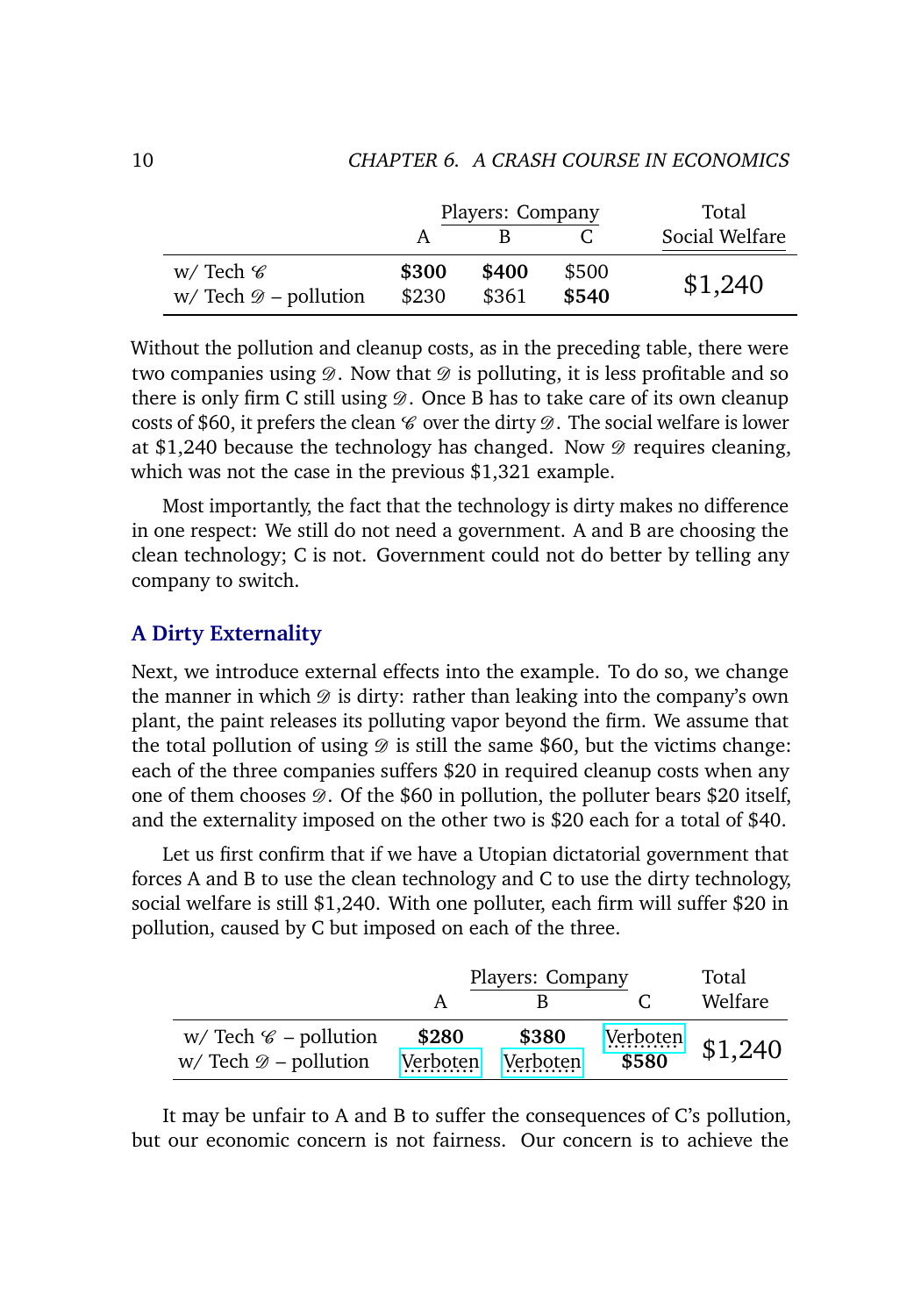highest social welfare achievable. If you want to worry about fairness across companies, just realize that nothing prevents the government from taxing any company (such as C) any amount it wishes and giving the tax revenues to others (such as A and B).

#### **The Free-Market Solution**

We are now ready to explain the problem that arises under the "everyone for themselves" free-market solution. If left to their own devices, what would each company do? For now, assume that each company takes the behavior of others as given, and just focuses on its own choice and welfare. In this case, here is the solution:

#### **Free-Choice Solution:** A uses  $\mathscr{C}$ ; B and C use  $\mathscr{D}$ . **(Each company suffers \$40 in pollution [bold "in equilibrium" box].)**

|                                                                          | Players: Company |                |                   | Total          |
|--------------------------------------------------------------------------|------------------|----------------|-------------------|----------------|
|                                                                          |                  |                |                   | Social Welfare |
| Proposed Solution                                                        | C                | $\omega$       | $\omega_{\!\ell}$ |                |
| w/ Tech $\mathscr{C}$ – pollution<br>$w/$ Tech $\mathscr{D}$ – pollution | \$260<br>\$230   | \$380<br>\$381 | \$480<br>\$560    | 1,201          |

[Trust but verify](https://en.wikipedia.org/wiki/Trust,_but_verify) that the solution is correct:

- Company A: Because B and C use  $\mathcal{D}$ , A will suffer pollution of \$40, over which A itself has no influence. If A chooses  $\mathcal{C}$ , A will earn \$300–\$40 = \$260. (The first term, here of \$300, is from the first table on page 9.) If A chooses  $\mathcal{D}$ , A will suffer the \$40 pollution from the others, plus an extra share of \$20 from its own pollution. This would give it only  $$290 - $40 - $20 = $230$ . Thus, we have confirmed that A prefers  $\mathscr C$ over  $\mathscr{D}$ .
- Company B: Because C uses  $\mathcal{D}$ , B will likewise suffer pollution of \$20, over which B itself has no influence. However, B has control over its own pollution. If B chooses  $\mathscr C$  (and thus does not pollute), B will earn  $$400 - $20 = $380$ . If B chooses  $\mathcal{D},$  B also suffers its own pollution and will earn  $$421 - $40 = $381$ . Thus, we have confirmed that B chooses  $\mathscr{D}$ .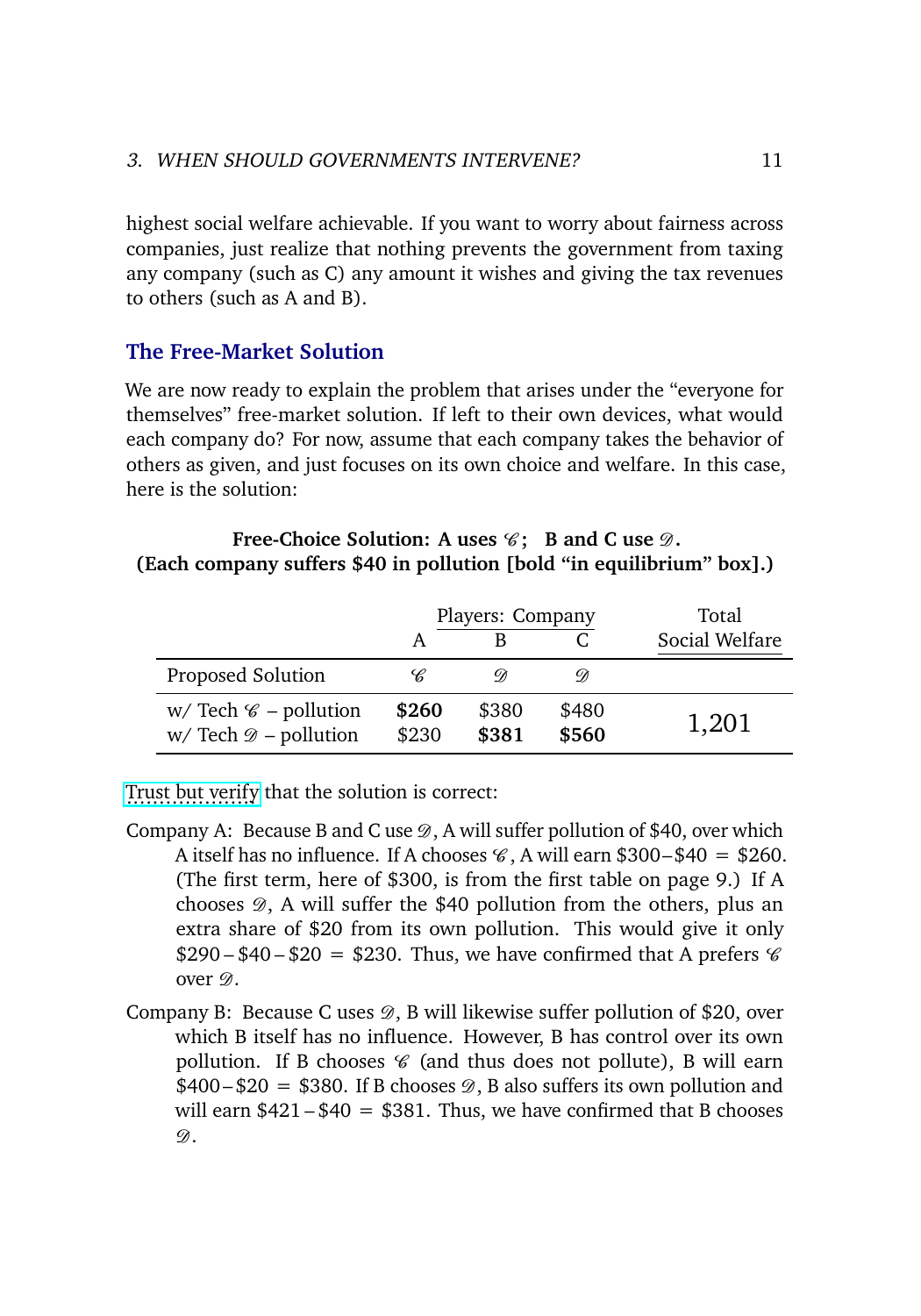Company C: Because B uses  $\mathcal{D}$ , C will suffer pollution of \$20, over which C itself has no influence. However, C has control over its own pollution. If C chooses  $\mathcal C$ , C will earn \$500 – \$20 = \$480. If C chooses  $\mathcal D$ , C will earn  $$600 - $40 = $540$ . Thus, we have confirmed that C chooses  $\mathcal{D}$ .

Summing up all the boldfaced best choices gives the result that social welfare is now only \$1,201. Although the technology still pollutes by the same \$60 as it did in the previous \$1,240 example (in which there were no externalities), the free-market welfare is lower when there are these externalities. This is because B is not doing the right thing from a social perspective. B ignores that its pollution has a \$40 negative effect on two other parties.

This is the classic *[public goods](https://en.wikipedia.org/wiki/Public_good_(economics))* problem — the tragedy of the commons in numbers. The reason why we wanted to explain it with a numeric example is that we can now use it to demonstrate what government can do to improve the social welfare.

#### **Government Dictates**

#### ➤ **Green Dictatorship**

Our Utopian government is not a realistic possibility. So we need to look at other solutions. Our first is a "dictatorship of the environmentalist": Outlaw all pollution!

|                                     | Players: Company |          |       | Total          |
|-------------------------------------|------------------|----------|-------|----------------|
|                                     |                  |          |       | Social Welfare |
| w/Tech $\mathscr C$                 | \$300            | \$400    | \$500 | \$1,200        |
| $w/$ Tech $\mathcal{D}$ – pollution |                  | Verboten |       |                |

Although there is now no pollution and thus no externalities, from a social welfare perspective, this turns out to be a bad solution, too. Government should let C pollute. (In our example, the government can later clean up the pollution for \$60.) C's gain from  $\mathcal D$  is higher than the total externalities it imposes on A and B. The problem with this dictatorial green solution is that it prohibits a socially valuable but polluting activity.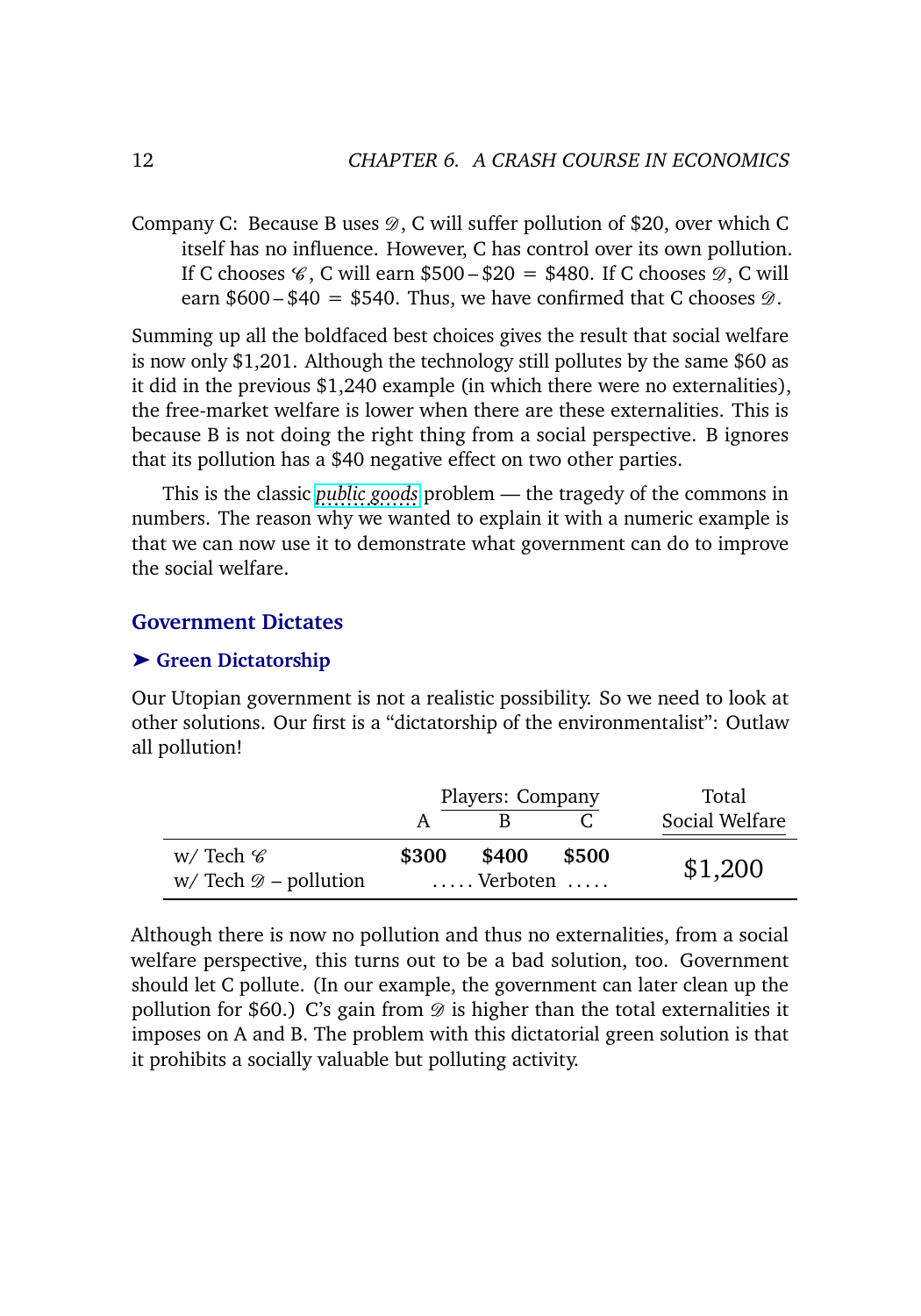#### 3. WHEN SHOULD GOVERNMENTS INTERVENE? 13

#### ➤ **Smart Dictatorship and Command-and-Control**

As noted on page 10, the Utopian dictatorial solution, in which a [benevolent](https://en.wikipedia.org/wiki/Benevolent_dictatorship) [government](https://en.wikipedia.org/wiki/Benevolent_dictatorship) tells A and B to use  $\mathscr C$  and C to use  $\mathscr D$ , is better. In fact, it yielded the best possible outcome, \$1,240. This was the theory behind old-school Soviet-style planned command economies. If the commands are correct, the social outcome is best.

The problem with these command economies is not necessarily that the planners are evil (although they often are), but that even the best planners usually don't have all the necessary information, and their clever subjects will do all they can to exploit any system to their advantage. How would our dictator know whether to tell A and B not to pollute, and allow C to pollute? B will make all sorts of claims why its payoffs with pollution are not just a little but a lot higher. What if the planner's cost and benefit estimates turned out to be wrong?

The economist [James Gwartney](https://myweb.fsu.edu/jdgwartney/) tells a wonderful [anecdote](https://www.econlib.org/archives/2006/11/teaching_econom_2.html) of how economic planners in Moscow tried to incentivize managers and employees in the Soviet Union to produce window sheet glass. The planners instituted a reward system based on the tons of glass produced. What could possibly go wrong? The glass plant managers realized that they could earn the rewards by producing sheet glass so thick that it was barely transparent. When the planners realized that they had set the incentives wrong, they changed the rules to reward square meters of glass produced. The results were similarly predictable. Under the new rules, the plants produced glass so thin that it broke all the time.

The Soviet planning system was an extreme example of directed production that was not based on the prices that free-market consumer demand would set. But even capitalist governments must institute incentives to accomplish social tasks. And they all make similar mistakes. For example, under French colonial rule in Hanoi, a government <u>rodent extermination progra</u>m paid bounties for each rat tail handed in. Instead of eradicating rats, many hunters caught rats and amputated their tails (so that the rats would continue to breed), while others started farming rats for profit.

Allow us a cautionary tale from the domain of regulating global emissions. In the [Montreal Protocol](https://en.wikipedia.org/wiki/Montreal_Protocol) to protect the ozone layer, firms were awarded valuable credits for destroying the potent greenhouse on hydrofluorocarbon gas HFC-23. However, production of [HFC-22](https://ui.adsabs.harvard.edu/abs/2015AGUFM.A43G0400W/abstract) as feedstock ingredient for other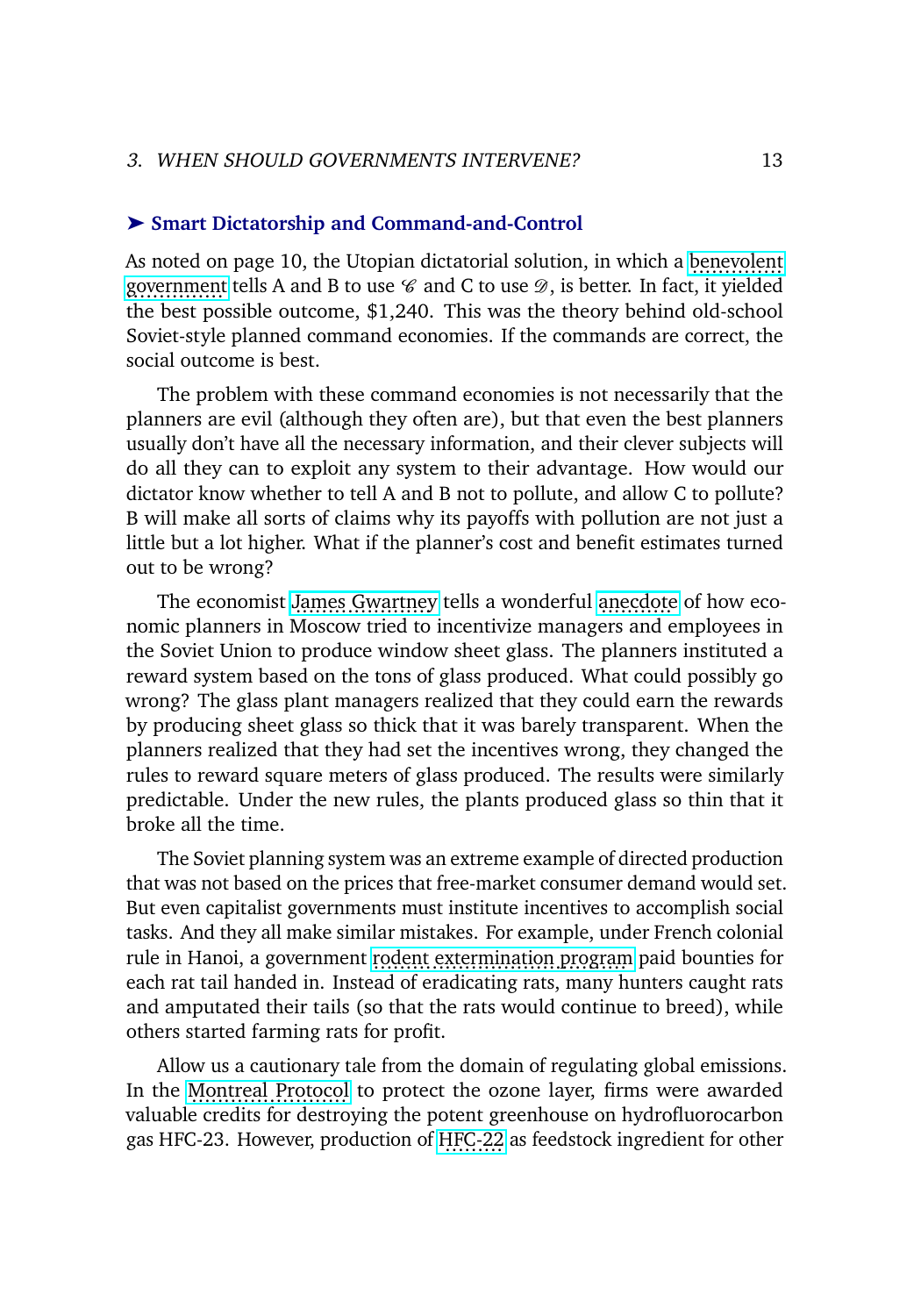products was allowed. The production of HFC-22 creates HFC-23 as a byproduct, the subsequent destruction of which would now yield extra credits. Not surprisingly, [HFC-22 production has been rising.](https://www.nrdc.org/experts/alex-hillbrand/new-science-highlights-curious-case-hfc-23)

**sidenote**

One possibility for dealing with the public goods problem is for rich countries to pay poor countries for behaving in a more climate-friendly manner. For instance, rich countries could pay Brazil, Congo, and Indonesia to retain their rain forests. In effect these countries could probably be convinced with very modest subsidies to harvest the wood and replant it rather than burning it to clear agricultural land. (We will discuss international treaties in Chapter 7 in more detail.)

Unfortunately, if one pays for reducing harmful actions, the incentives to commit those actions in the first place in order to obtain the benefits for the reduction also increase. If rich countries were to pay Brazil and Congo to stop burning down rain forests, would it be a reward for their current practices of aggressive burning? Furthermore, how many American voters would be willing to pay taxes so that the money can be transferred to Congolese warlords? (And what would they really do with the money if they got it?)

But don't laugh too hard at the follies of Soviet planners, French colonialists, and climate treaties. Firms are essentially small economies, in which management tries to coordinate economic activity without resorting to freemarket price-based contracting. (Otherwise, why have a firm at all? Individuals could just transact in free markets.) The CEO's role is essentially that of a planner and even dictator — and many firms have failed for the same reasons of poor information, mistaken incentives, and clever employees as government programs have failed.

Information and incentive problems are at the heart of much modern economics. And the same problems also lie at the heart of solving the climatechange problem.

#### **A Managed Market With a Pollution Tax**

Returning to the numerical example, we still need a better solution in which firms do not pollute when it is not in the social interest but a dictatorial planner does not have to tell firms how to operate, either. After all, firms should know best about the relative costs and benefits of their ( $\mathscr C$  and  $\mathscr D$ ) production choices. We now explain how to do this. Government can set a tax equal to the externality (the "social harm"), and *then* let firms decide for themselves.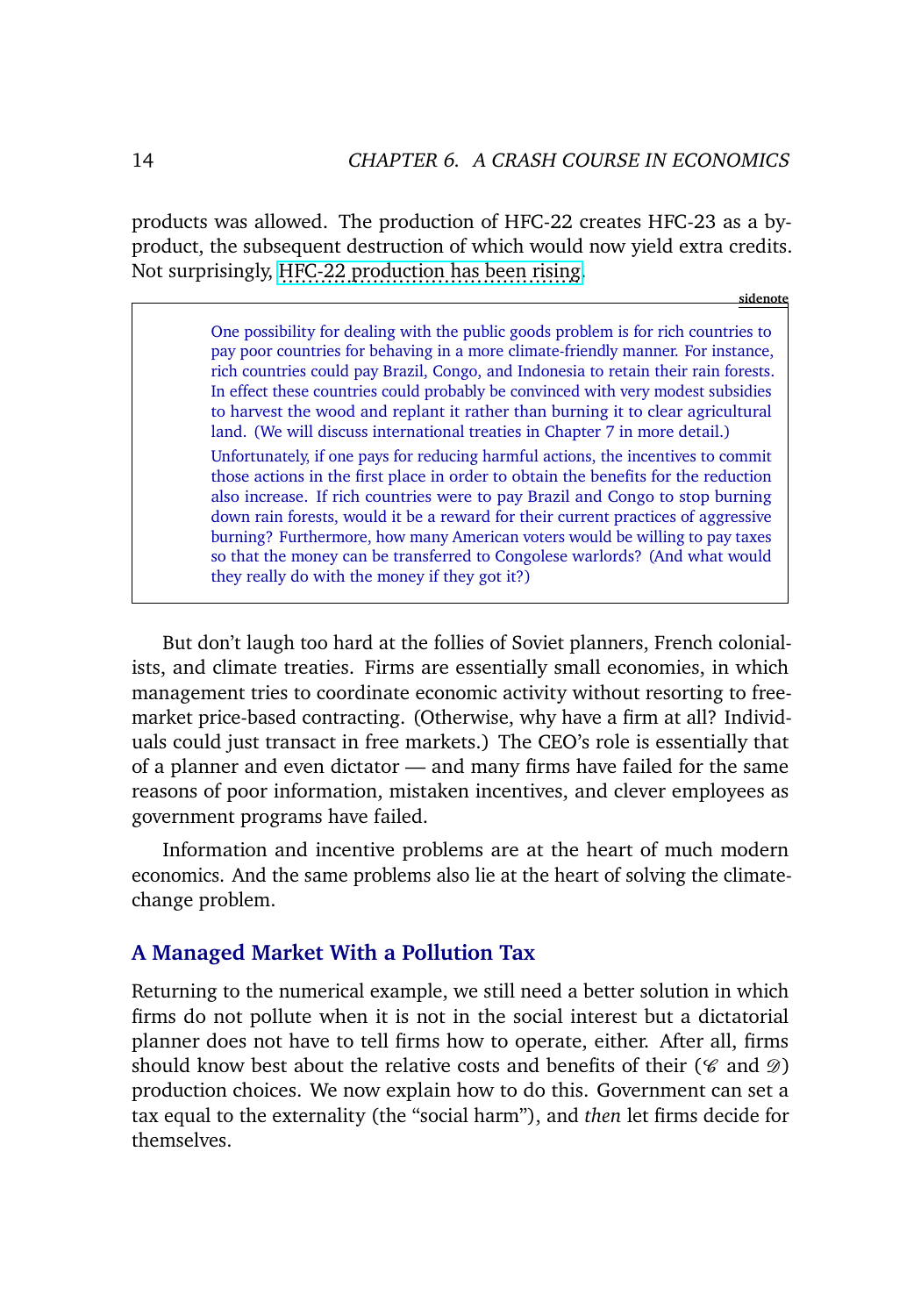Recall that the externality we discussed above was \$40. What would happen if government taxed the use of the dirty technology by exactly this amount? Again, assume that each company takes the behavior of others as given and focuses on its own behavior and welfare. With a \$40 tax, the firms will choose the following:

#### **Solution With-\$40-Tax on**  $\mathcal{D}$ : A and B use  $\mathcal{C}$ ; C uses  $\mathcal{D}$ . **(Each company suffers \$20 in pollution [in bold "in equilibrium" box].)**

|                                                                                                                                       | Players: Company Total |                |  |         |
|---------------------------------------------------------------------------------------------------------------------------------------|------------------------|----------------|--|---------|
|                                                                                                                                       |                        | $\overline{B}$ |  | Welfare |
| w/Tech & - pollution $\frac{$280}{$210}$ \$380 \$500 \$1,240<br>w/Tech $\mathcal{D}$ - pollution - \$40 tax \$210 \$341 \$540 \$1,240 |                        |                |  |         |

The \$1,240 is the sum-total of \$1,200 to the firms plus \$40 in tax revenues, which belong to society collectively. Again, we need to confirm that this solution is in every company's self-interest:

- Company A: Because C uses  $\mathcal{D}$ , A will suffer C's pollution of \$20 over which A itself has no influence. If A chooses  $\mathcal{C}$ , A will earn \$300 – \$20 = \$280. (The first term, here of \$300, is from the first table on page 9.) If A chooses  $\mathcal{D}$ , A will still suffer C's pollution of \$20, plus another \$20 of its own pollution, plus the tax of \$40, for a private benefit of  $$290 - $20 - $40 = $210$ . Thus, we have confirmed that A chooses  $\mathscr{C}.$
- Company B: Because C uses  $\mathcal{D}$ , B will suffer C's pollution of \$20 over which B itself has no influence. If B chooses  $\mathcal{C}$ , B will earn \$400 – \$20 = 380. If B chooses  $\mathcal{D}$ , B will still suffer C's pollution of \$20, plus another \$20 of its own pollution, plus the tax of \$40. This gives it  $$421 - $20 - $40 =$ \$341. Thus, we have confirmed that B chooses  $\mathscr{C}$ .
- Company C: Because A and B use  $\mathcal{C}$ , C only suffers pollution over which it has no influence. If C chooses  $\mathcal{C}$ , C will earn \$500. If C chooses  $\mathcal{D}$ , C will earn  $$600 - $20 - $40 = $540$ . Thus, we have confirmed that C chooses  $\mathcal{D}$ .

The social welfare is the same as that chosen by the Utopian benevolent dictator — except that all that this limited government planner had to measure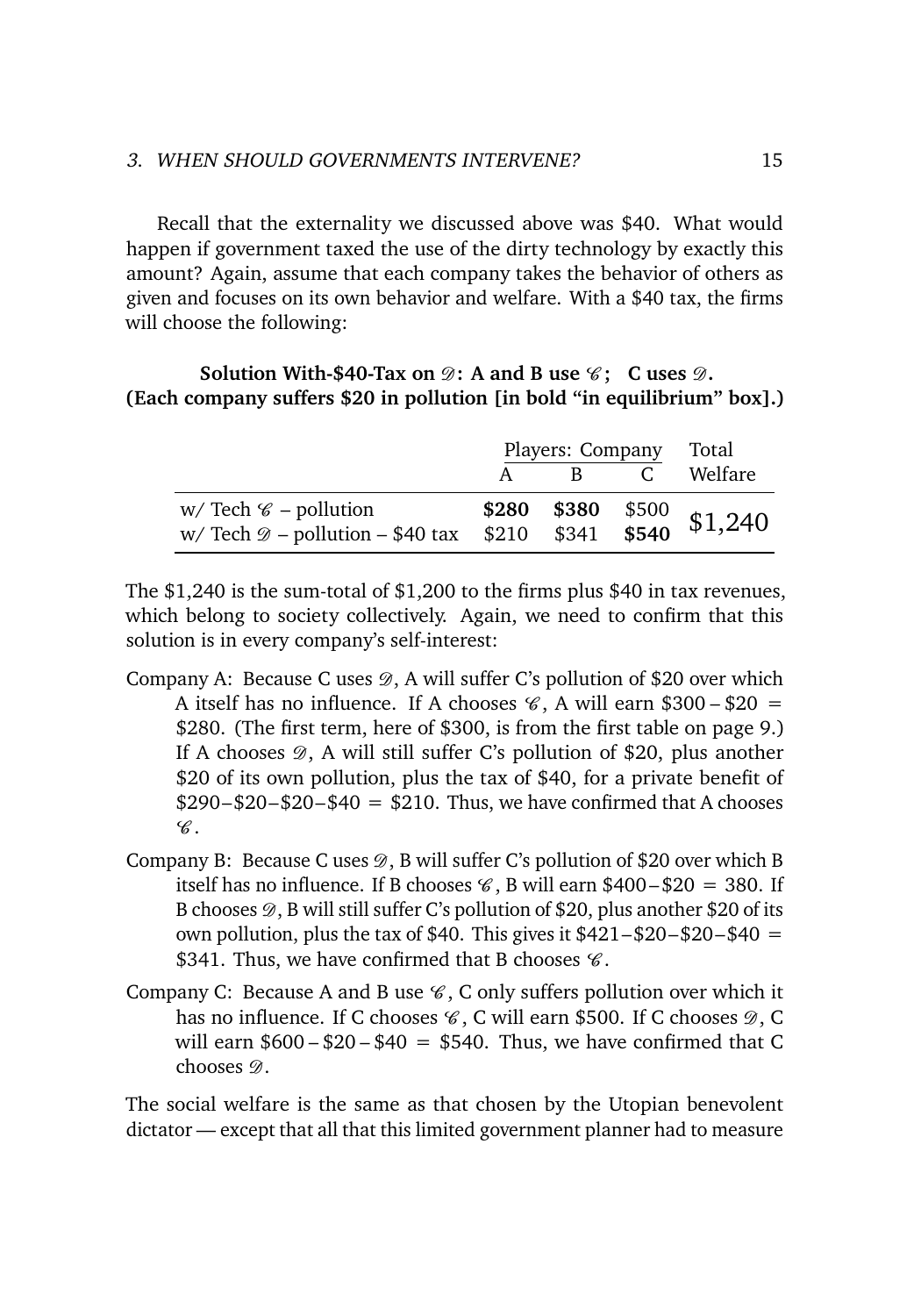was the social externality and set a tax equal to it. Government could then leave it to the companies to measure their relative benefits from the two technologies and make their own decisions. The pollution tax provided the proper incentives.

A subsidy to clean technology instead of taxes, or a combination of clean technology subsidies and dirty technology taxes, could also work. Again, the point of these policies is not for the government to collect or distribute funds; it is to alter the incentives of firms so that it is in their self-interests to do the right thing.

It is important to recognize that there is a distinction between pollution costs and taxes. Pollution is a negative, both from a private and a social perspective. Taxes are a negative only from a private perspective, not from a social perspective. The taxes paid to the government do not evaporate. Instead, they can be used for the common benefit — such as removing the paint vapor from the air or paying A and B to remove the \$20 in vapor damage caused by C.

**sidenote**

There is a close alternative to a pollution tax, called [cap-and-trade.](https://en.wikipedia.org/wiki/Emissions_trading) Emitters need permits ([carbon credits\)](https://en.wikipedia.org/wiki/Carbon_credit) to pollute, but they can trade these permits. We will not go into further details on the advantages vs. disadvantages. There are many online explainers, such as one at [Brookings](https://www.brookings.edu/blog/planetpolicy/2014/08/12/pricing-carbon-a-carbon-tax-or-cap-and-trade/) or at the [World Resources](https://www.wri.org/insights/carbon-tax-vs-cap-and-trade-whats-better-policy-cut-emissions) ........... [Institute.](https://www.wri.org/insights/carbon-tax-vs-cap-and-trade-whats-better-policy-cut-emissions)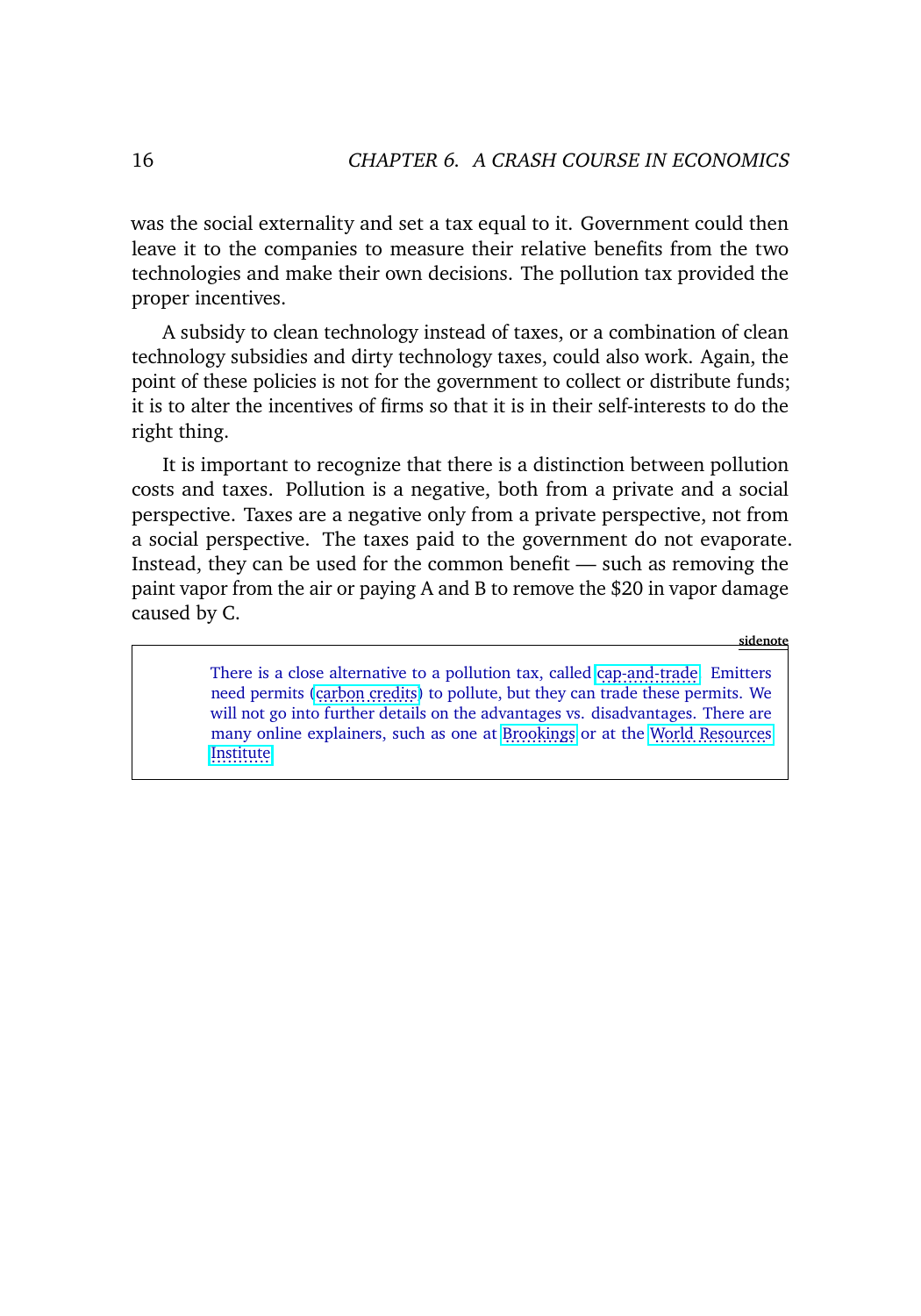## **4 Practical Problems of Pollution Taxes**

A government tax on pollution equal to the externality is a great solution, because it puts each party in charge of what it knows best. Firms know their businesses, but they are often not aware of how much of an externality they impose on others. A firm should be in the business of its business. We cannot expect it to research the social good. Government should be in the business of finding out how its members work together and making them collectively better off. Thus, judging social harm, which affects non-contracting parties, is what governments should be in the business of.

Good economics suggests that governments should tax more the worse the pollution problem is. The challenge is finding a good balance. If you want certainty, stick to death and taxes — well, in the case of pollution externalities, even the right taxes can be uncertain. And the implementation problems go beyond just the uncertainties of life. The theory is easy, but the practice is hard. In the real world:

- What if it is not easy to judge harm? What if it costs \$100 to investigate whether there is any externality at all?
- What if the government is inefficient? For example, what if administering a tax itself costs \$10 or \$100? What if the government does not use the funds to clean up the pollution as it is supposed to do, and this allows the pollution to cause a lot more harm than it should?
- What if the government is corruptible and untrustworthy? What if one of the three parties in our example has so much influence that it practically "owns" the government? In the non-legal sense, all governments are corrupt. We cannot trust them to always do the right thing — yet we have no better alternative.
- What if voters clamor for subsidies and lower energy prices as they did even in climate-conscious [Norway](https://www.reuters.com/business/energy/norway-government-proposes-subsidy-ease-pain-high-power-prices-2021-12-11/) in 2021 when energy prices spiked?

Economics generally suggests that the worse governments are, the less they should be involved; and, in extremes, it is sometimes better simply to accept a bad free market-solution than to replace it with a worse government.

But what if the pollution is seriously harmful? What if the pollutant is not just paint but cyanide? Would you want to allow the *[Cyanide Manufacturers](https://www.thomasnet.com/products/sodium-cyanide-76122209-1.html) Trade Association of America* to provide the information to judge how harmful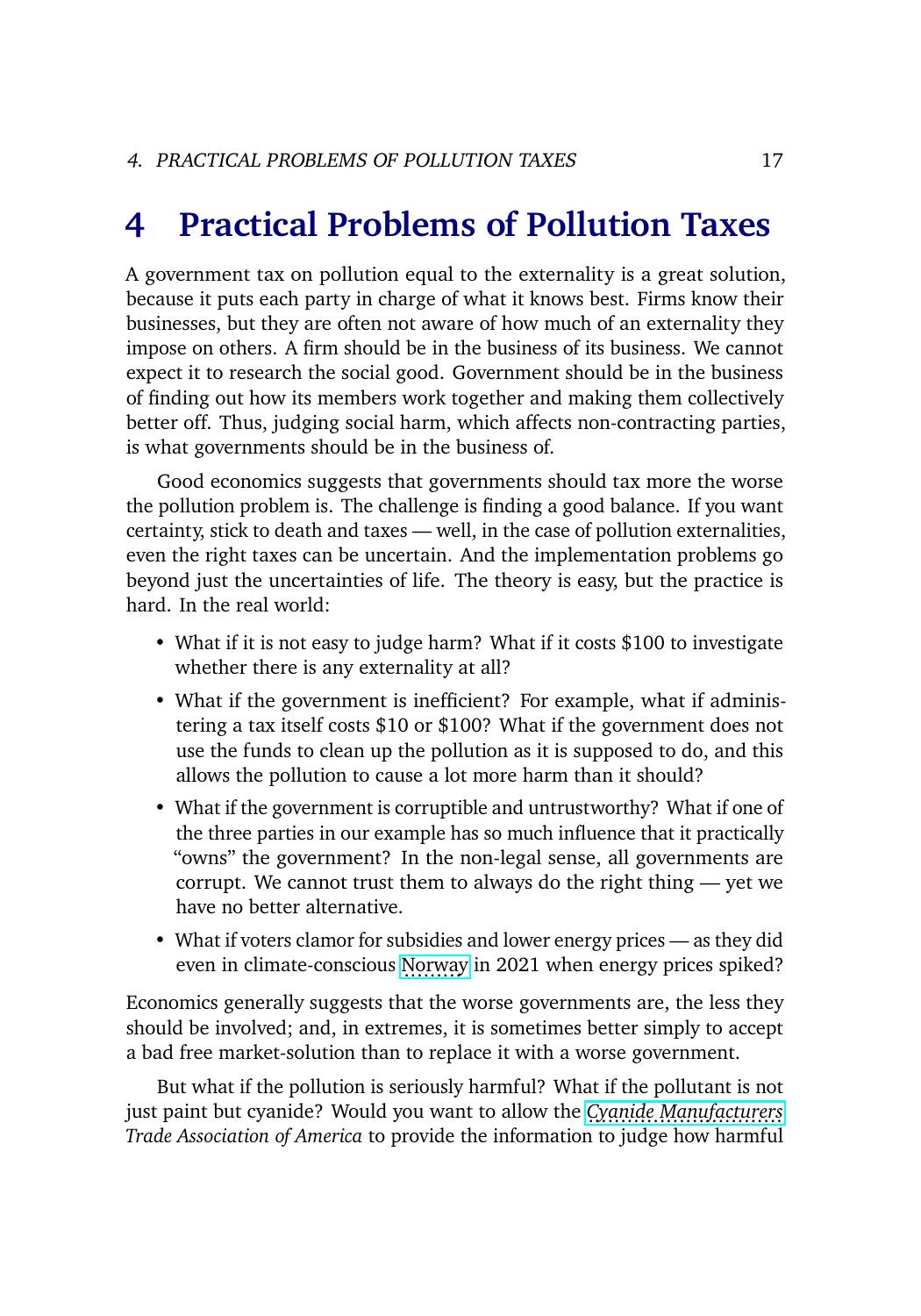cyanide is to the people in the neighborhood just outside of their factories? Would you leave it to their profit margins and industry wages to decide how much cyanide they deem safe to emit? Would you want to allow them to fund the election campaigns of politicians? Would you want them to fund those scientists who (truly or ingeniously) happen to believe that cyanide is not that bad? Would you want to have an EPA administrator who was a lawyer lobbying for the cyanide manufacturers in a previous life...or will be again in a future life?



Your Majesty, according to our study, the shoe was lost for want of a nail, the horse was lost for want of a shoe, and the rider was lost for want of a horse, but the kingdom we lost because of overregulation.

In real life, both Congress and the administration (including the EPA) are often partly captured by industry and by singleissue or single-industry voter interests. The average top-level U.S. government agency administrator worked for a political or industry think-tank and will do so again after leaving the (low-paid) job. However, the alternative of letting everyone

do as they please without any control in a free market could be even more disastrous. Ideally, administrators should be unconflicted and well-informed — but this is simply not how the real world works.

#### **Winners and Losers**

But even with a perfectly informed and benevolent government, there is still another big problem. Higher social welfare does not mean that each and every party will be better off. There will be winners and losers. In our example, C will be worse off, because it will have to pay taxes (which all parties, collectively and jointly, will get to keep and use productively). B will be miffed, too. B did not have to pay the  $\mathscr D$  tax but could have made more profits without it. Similarly, we did not concern ourselves with how to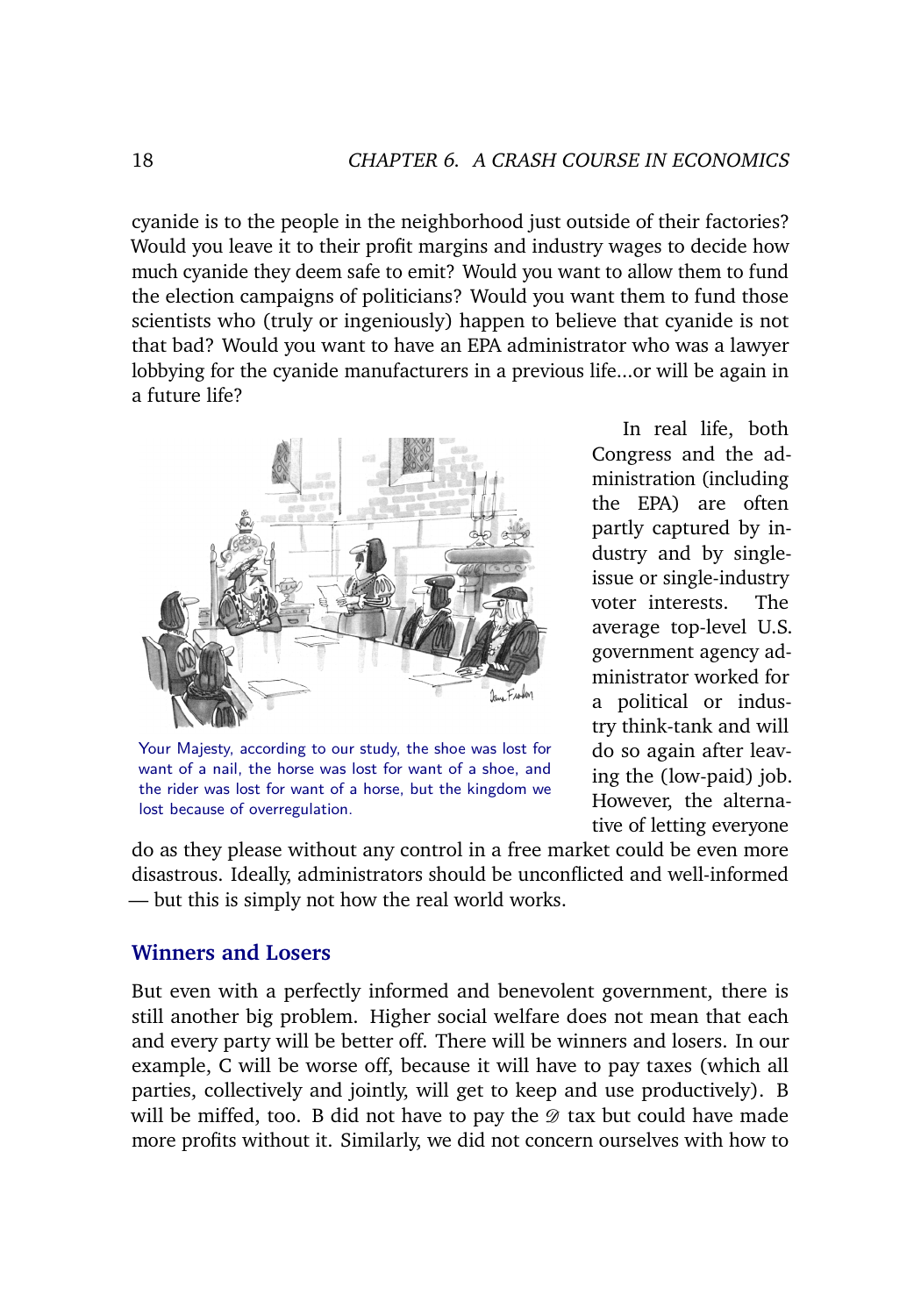compensate victims of pollution. Should the tax receipts flow to the pollution victims? Seems fair, but what if more powerful lobbies have better lawyers and are practiced in getting government grants?

The problem with dictatorships is that they rarely have the social interest at heart. Benevolent dictatorships are rare. The problem with democracies is that even a government that wants to have the social interest at heart is often ill-suited to solving the social pollution problems. We may chuckle that "poor" C is now rightly forced to pay taxes — until C starts a public relations campaign about how unfairly it has been treated, sues based on a claim that the EPA has overstepped its bounds, gets its employees to vote against the current administration, and funds the opposition presidential candidate. If C employs more voters than A and B, it could even win. C may not even need a majority of voters; it may be enough if it has a majority in pivotal swing states.

In the United States, coal miners in Pennsylvania and West Virginia may be few, but there may be enough of them to tip the balance in favor of one or the other presidential or senatorial candidate. Perhaps the most prominent idiotic political subsidy is [ethanol](https://www.greentechmedia.com/articles/read/the-true-cost-of-corn-ethanol) (a fuel), because farmers in Iowa are the earliest primary voters. It costs more diesel oil to farm ethanol than it creates.

#### **Elasticity of Escape**

But even these dire problems in choosing among lesser evils have still painted too rosy a picture of real life. The most serious problem of taxes (other than the fact that they may be set wrong) is that payers can seek to escape them. If government taxes technology  $\mathcal{D}$ , what prevents C from setting up shop in a neighboring country, right across the border (which keeps the pollution externalities we suffer the same), which happens to be a country that is looking for more employers and has thus not imposed any tax? (Subsidies for  $\mathscr C$  don't solve the problem, either, because they will attract new "pretendpolluters" that will emerge primarily to collect subsidies on  $\mathscr{C}$ .) As far as CO<sub>2</sub> is concerned, it does not matter whether it is emitted in the US or in China.

And, for an extreme example of this problem, what if A, B, and C were not firms but countries? Would C ever impose a pollution tax on itself? Once you answer "no," then you understand the single most important aspect of our global  $CO<sub>2</sub>$  tax problem!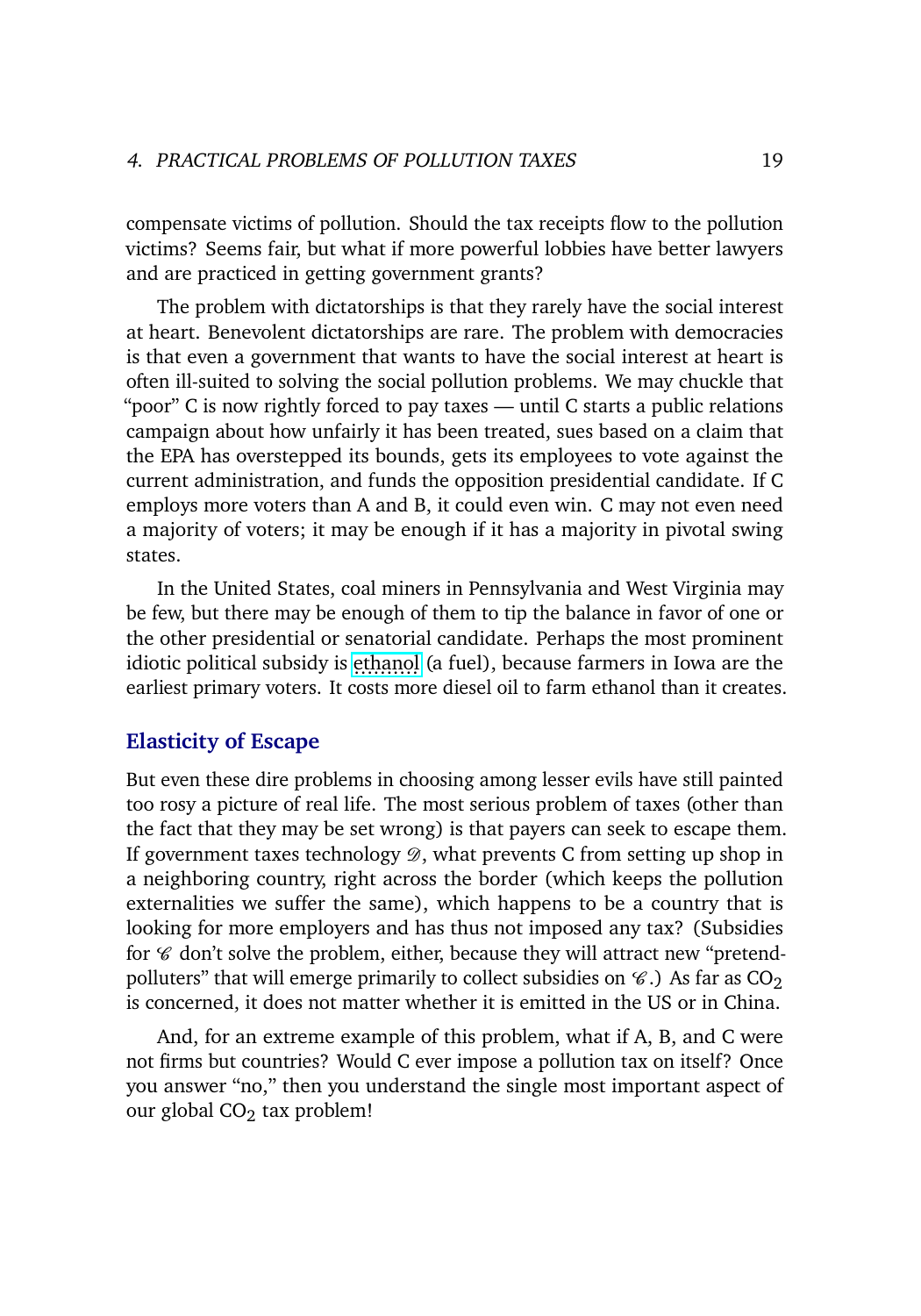**joke**

[\[Isn't instituting a pollution tax in just one region\]...like making a peeing section](https://www.goodreads.com/quotes/93695-isn-t-making-a-smoking-section-in-a-restaurant-like-making) [in a swimming pool?"](https://www.goodreads.com/quotes/93695-isn-t-making-a-smoking-section-in-a-restaurant-like-making) — George Carlin, comedian.

⋄

Economists have earned a deserved bad rap for being more pro-capitalist and less interventionist than other social scientists. In defense of our discipline vis-a-vis the social science disciplines of our colleagues, most of us economists are not so much enamoured with the free market as we are more skeptical about real-world governments. Just because the free market has a problem does not mean that the government, especially over the long run, will solve it better.

### **5 Margins, Costs, and Scale**

Understanding pollution taxes and the limits of both the free market and of governments was the most important point of our chapter's lesson in economics. But there are just a few more important concepts that play central roles in the economics of climate change. This section discusses margins (perhaps the central concept of economics for most students) and the economics of costs.

#### **Marginal Thinking on Global Warming**

As we explained in the previous chapter, climate change is real and it is big. The global change of 2–3°C will cause large changes in climate. Worse, this large a change could push Earth over tipping points and into feedback loops that scientists do not fully understand.

However, when climate activists advocate for reductions in  $CO_2$ , e.g., at UN COP conferences, many seem to compare apples with oranges. They fail to understand that they are not fighting against the terrible consequences of 2–3°C warming. They are fighting "only" for reducing global warming by 0.3–0.5 $\degree$ C. (It is realistically not possible to fight against 2–3 $\degree$ C warming any more than it is possible to fight against the sun going down at night.) It is only the *marginal* benefit of *lesser* harm that world leaders have to weigh against the *marginal* cost of GHG reduction measures.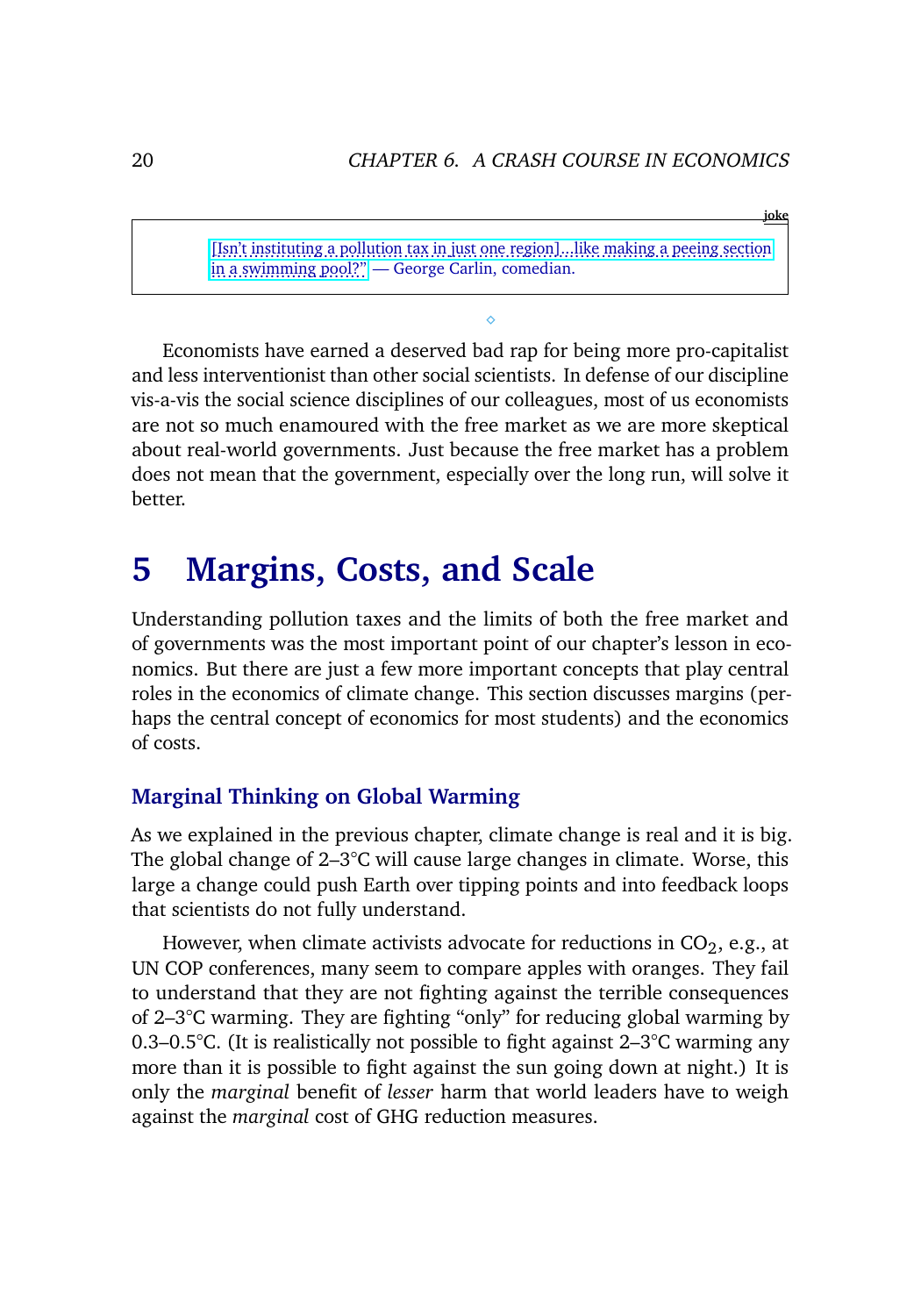#### 5. MARGINS, COSTS, AND SCALE 21

Scientists are of course aware of this. In the next chapter, we explain that the *global marginal benefits* of reducing warming by "only" 0.3–0.5°C relative to the *global marginal cost* of curbing CO<sub>2</sub> are still large enough to warrant a global carbon tax of about  $$50/tCO<sub>2</sub>$ . The result would be fewer GHG emissions and an increase in global social welfare of about 0.1–0.2%—a large sum, on the order of about \$100 billion per year. However, although it would be collectively suboptimal for humanity to forego this 0.1–0.2% gain from a reduction of  $0.3-0.5^{\circ}$ C via CO<sub>2</sub> reductions, it would *not* be world-ending and perhaps be barely world-changing.

#### **Diminishing Returns to Scale**

The [majority of dwellings](https://www.pestworld.org/news-hub/press-releases/cockroaches-and-mice-top-us-government-list-of-home-deficiencies/) in the United States house more cockroaches than people. To exterminate 90% of the roaches in a home may cost only \$100 in spray cans. However, it could easily cost \$1,000 to get rid of 99% and \$100,000 to get rid of all 100%. (Roaches are good at hiding.) To get rid of all of them, the average cost is \$1,000 per roach-percent. But after the first 99% have been wiped out, the last 1% cost an incremental \$99,000. Economists call this \$99,000 the *[marginal cost](https://en.wikipedia.org/wiki/Marginal_cost)* of the last 1%. (Most residents follow the sensible route and wipe out only the first 95% year after year.)

Here is another example. Let's say you are the typical American driving 15,000 miles per year. If we asked you to drive 100 fewer miles per year (e.g., to reduce pollution), we may not even have to pay you. You could easily find a few unnecessary trips that you could omit. If we asked you to drive 1,000 fewer miles per year, it's becoming uncomfortable. You would have to curtail some fun trips that you would otherwise have taken. If we asked you to curtail 10,000 miles, it would seriously affect your life and work. We would probably have to pay you a lot of money to get you to agree. Because the 10,000 miles is the sum of 100 trips of 100 miles each, you can think of the first 100 mile reduction as costing you almost nothing, the tenth reduction costing you more, and the one-hundredth reduction costing you a lot. Every additional cut is progressively more painful.

The marginal cost of the first trip reduction is lower than the average cost, which is lower than the marginal cost of the last trip reduction. You can think of the average of all earlier marginal cuts — from the first zero-cost reduction to the last most expensive marginal-cost reduction — as the average cost. Non-economists often confuse the two, and the most important lesson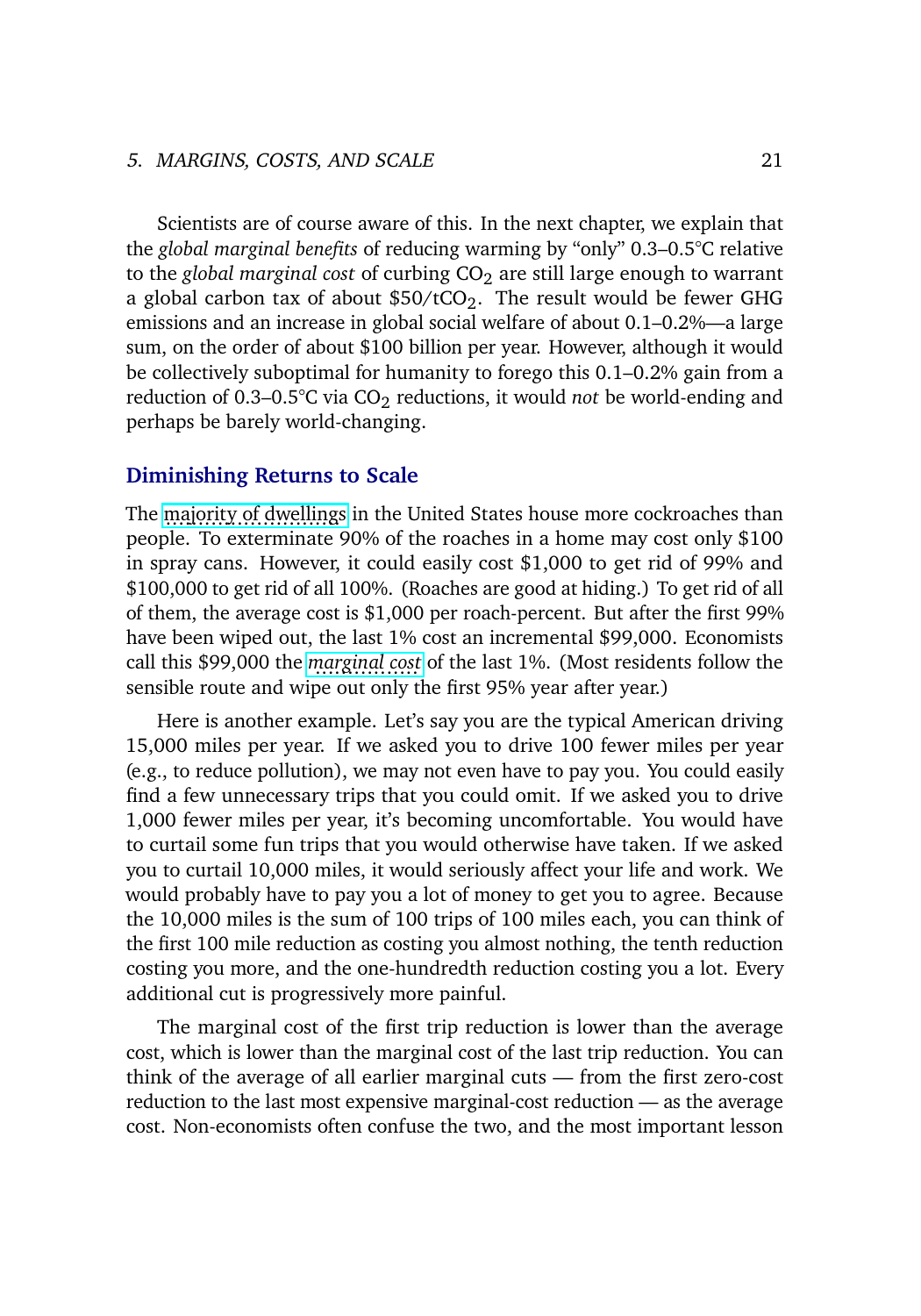for new economics students is to get them thinking in terms of margins for decision-making, not averages.

When marginal thinking is applied to purchases, economists call the increasing cost phenomenon the *[Law of Diminishing Returns](https://en.wikipedia.org/wiki/Diminishing_returns)* (LDR). You probably enjoy the first hot dog, but when forced to eat the [70th hot dog,](https://www.youtube.com/watch?v=MtZfjD8v2Dg) you probably no longer enjoy it as much as the first.

The LDR is of pervasive importance in economics. From our perspective, the most important consequence is that it is likely much cheaper to clean up 2% of each of 50 U.S. states (when each dollar of cleanup still goes far) than to clean up 100% in one state (where the last 1% of pollution cleanup could cost billions of dollars). Similarly, it is likely to be relatively cheap and easy to cut the first 1% of global fossil fuel use. It could even turn out to be profitable we will discuss the options in the third part of our book. Entrepreneurs could plant trees and sell the lumber. But eventually it would become harder to find good land for profitable tree farming. Similarly, governments could purchase the dirtiest least profitable coal plants and retire them. But eventually they would run out of bad cheap coal plants. At some point, it would become more expensive to reduce  $CO<sub>2</sub>$ .

The conclusion? It will be increasingly more expensive, per ton of  $CO<sub>2</sub>$ , for the world to cut, say, 90% rather than  $10-50%$  of global  $CO<sub>2</sub>$ . And it will likely be almost impossibly expensive to cut 100%, at least for many decades.<sup>[3](#page-27-0)</sup> Humanity should not be dogmatic. An ambitious goal to reduce as much  $CO<sub>2</sub>$ as economically feasible is good. A stupid goal to eliminate every last bit of  $CO<sub>2</sub>$  is not.

The LDR also implies that the world should immediately take care of the "lowest-hanging fruit"  $(CO<sub>2</sub>$ -emitting activities that can be cleaned up), because they are very cheap to take care of. And this is exactly our point—let's immediately take care of the first 10%. We know it's economically worthwhile. The world is recklessly delinquent in not moving this needle now.

<sup>&</sup>lt;sup>3</sup>For example, polar researchers should probably never build a clean power plant for their Antarctic winter research station. Diesel and diesel generators are just too efficient and cost-effective to be replaced by alternatives.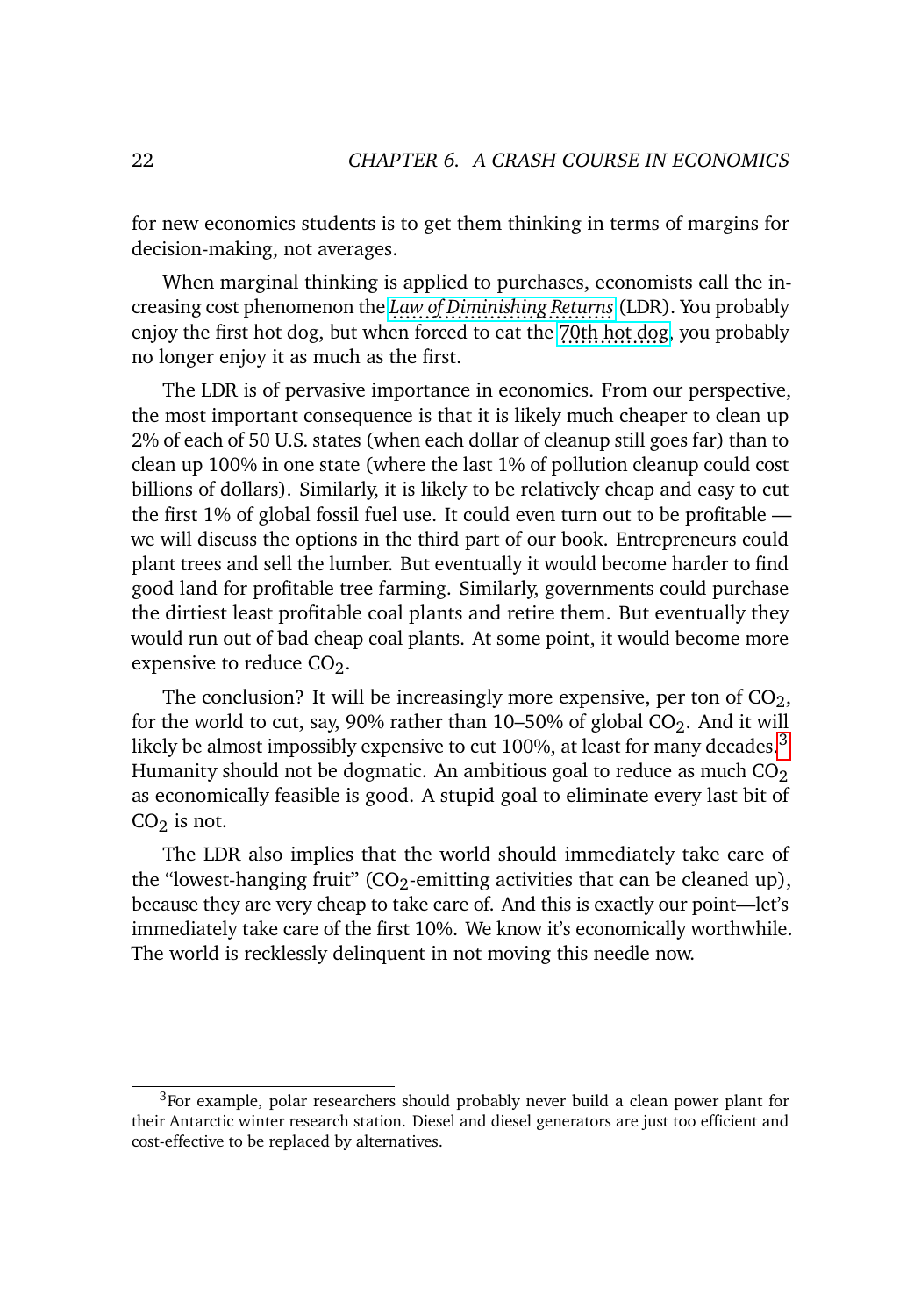#### 5. MARGINS, COSTS, AND SCALE 23

#### **Sunk Costs**

The marginal concept has another startling consequence. After any plant has been built, its marginal cost of production is far lower than its average cost. The extreme cases are nuclear power plants. It costs \$5–10 billion to build one; but, once built, it can deliver power at a per-MWh cost lower than other technologies. (Uranium is dirt-cheap.) Consequently, prematurely closing already constructed nuclear power plants can be very wasteful. (We will explain nuclear technology and its alternatives in greater detail in Chapter 10.)

The average cost of electricity from many large fossil-fuel plants is also much higher than the marginal cost, although coal is a more expensive fuel than uranium. Coal plants have lifetimes of about 30 years. Once built, it is often inefficient not to use them. Thus, the game becomes effectively rigged at construction time.

It is ominous that China is building new coal plants this decade at a record pace. It is an easy prescription that the world should do everything in its power to convince China not to build them. If the world could only get China to replace its aging coal plants not with newer coal plants but with nuclear plants, it would make a huge difference in global  $CO<sub>2</sub>$  emissions. Sigh! Unfortunately for the world, it may already be too late to convince China. China suffered acute [power outages](https://www.bbc.com/news/business-58733193) in 2021, which makes it less likely that it would put its current plans on hold. It may be too late for China, but it may not yet be too late for India, Africa, and other regions.

#### **Learning Curves and Returns to Scale**

Over small quantities and in the short run, most — but not all — activities follow the LDR, with its decreasing marginal benefit and increasing marginal cost. Over large quantities and in the long run, this is not so clear. Learning and mass production can often reduce marginal per-unit costs.

For example, when [Thomas Thwaites](https://www.amazon.com/dp/B007N209P4) decided in 2021 to find out how much it would take to build just one toaster, it cost him \$1,792. If you add his time, it would probably be ten times this. Engineers call the first pilot product *FOAK* (first of a kind). If Thwaites had to build a few more, the average cost per toaster would be much lower — in engineering lingo, these toasters would be *NOAK* (next of a kind). The cost decline would reflect his [learning curve](https://en.wikipedia.org/wiki/Learning_curve).

Furthermore, if Thwaites built 1 million toasters and appropriately farmed out tasks, he could probably do so for as little as \$<u>20/uni</u>t because of e<u>conomies</u>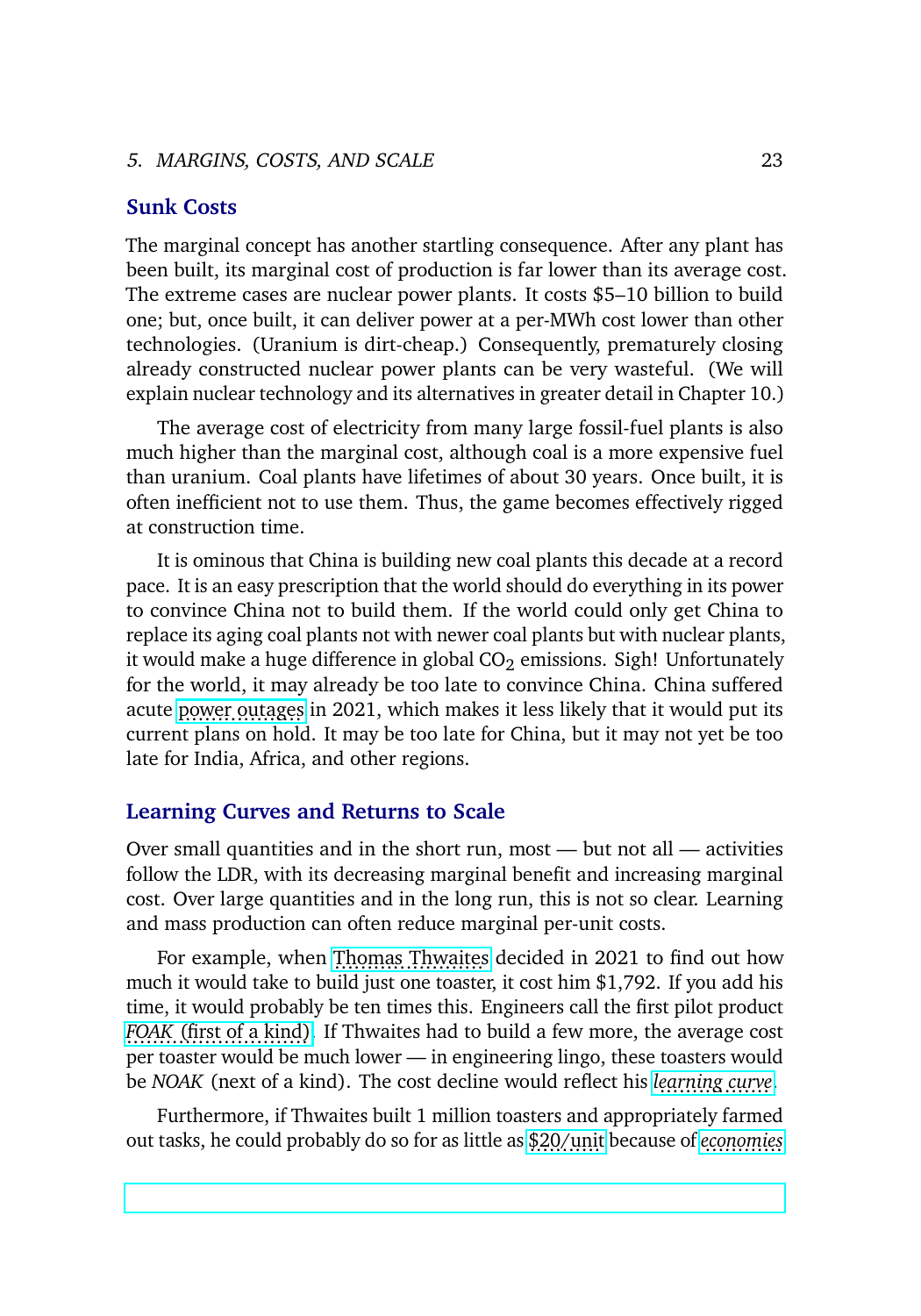[of scale](https://en.wikipedia.org/wiki/Economies_of_scale). For example, mass producers do not hand-make single pieces of plastic. Instead, they make casts (that costs a few thousand dollars one time) and then pour thousands of plastic pieces at almost zero marginal cost.

One central question when it comes to re-engineering humanity's energy and pollution systems is: "When and how will per-unit-costs increase or decrease?"

It is almost surely the case that some clean technologies will become cheaper with mass production and thus have *increasing returns to scale*; while others will become more expensive with declining resources and thus have *decreasing returns to scale*. We don't yet know which are which. Will electric energy storage become more expensive as we need to mine increasing amounts of potentially scarce lithium, cobalt, etc., to build more batteries; or will we learn how to build better cheaper storage solutions from other ingredients altogether? (History suggests the latter.) Will  $CO<sub>2</sub>$  sequestration become more expensive as we run out of space to plant more trees or will we find cheaper ways, e.g., by breeding trees that are more efficient in converting  $CO<sub>2</sub>$  into wood?

#### **The Economics of Delay**

Virtually all instances of increasing returns to scale due to mass production share one feature: They require a high upfront fixed cost. The construction of large-scale factories is expensive and not undertaken lightly. In many cases, it is more efficient not first to build factories but to invest more in research and development to bring down the factory cost as much as possible, and only then to spend the much larger amounts necessary for deployment of better plants.

Depending on the specific technologies, humanity today may not yet be well-served to build zero- $CO<sub>2</sub>$  solutions. This does not mean it could not be well-served investing in researching how to build zero- $CO<sub>2</sub>$  solutions in the near future. The latter is often orders of magnitudes cheaper than the former. By saving on deployment, we might be able to spend ten times as much on research and development. Most scientists and engineers believe that investing in clean-tech R&D should be highest priority for humanity today. Have we already mentioned that we are strongly in favor of more clean-tech R&D?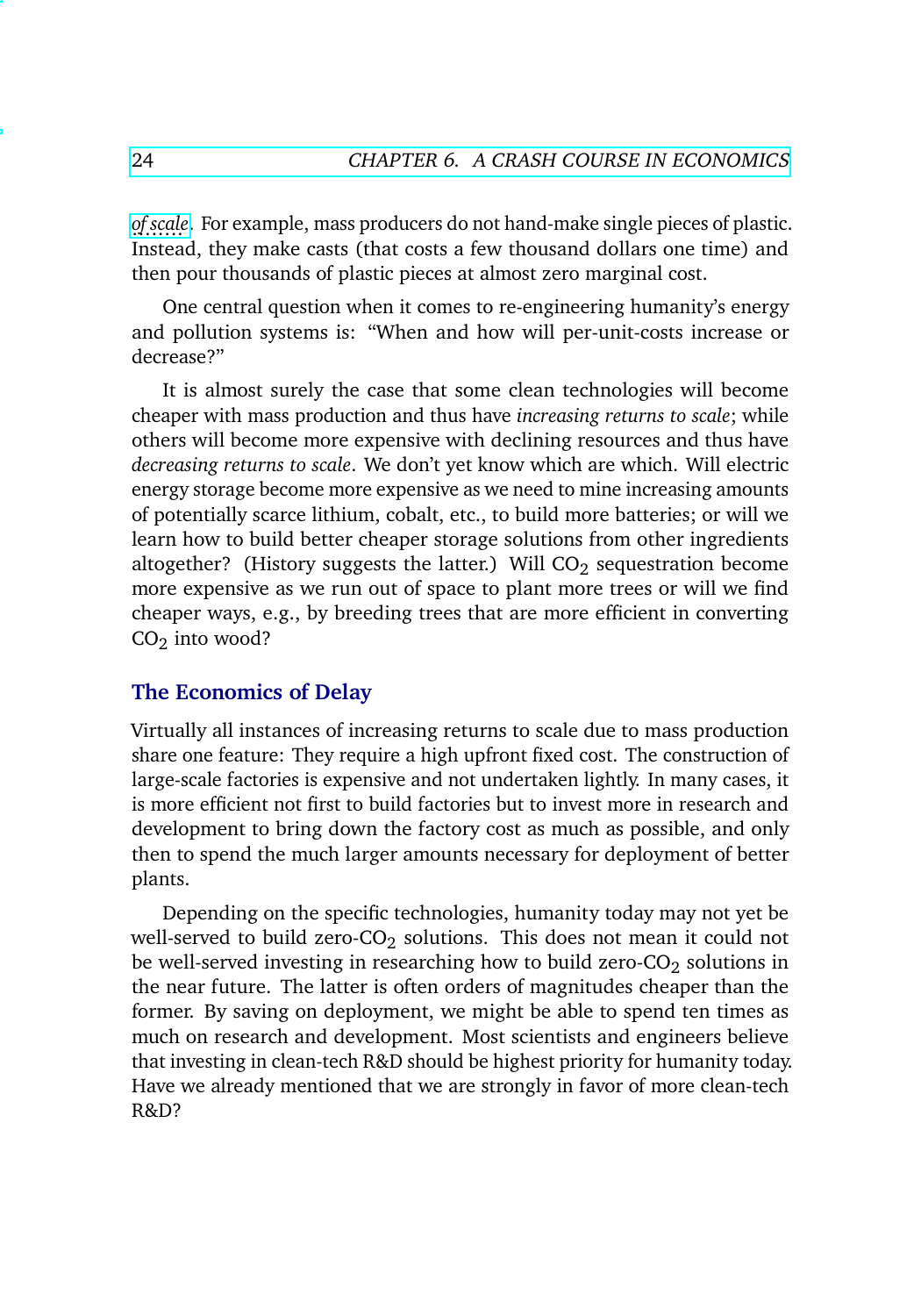#### 6. THE ECONOMICS OF INNOVATION 25

When should entrepreneurs deploy a new technology? The right time is not obvious. If a technology declines in cost by 10–15% every year (as battery costs have declined over the last 10 years), then it will cost only half as much to deploy the batteries five years later.

Is it better to invest to buy a battery that saves emissions of  $1 \text{ MtCO}_2$ (over the next 30 years), or a battery that saves 2 MtCO<sub>2</sub> but beginning in 5 years? Or half-half? Applied economists build models to inform such decisions. Generally, when costs are coming down fast, it makes more sense to delay. However, delay is also dangerous. What if progress is overestimated? Controlled [nuclear fusion](https://www.discovermagazine.com/technology/why-nuclear-fusion-is-always-30-years-away) has been 30 years in the future seemingly forever. And what if delay leads to procrastination?

### **6 The Economics of Innovation**

Our final topic combines the previous two. It is about innovation, and how the world should foster and pay for it.

Just as pollution is a classic negative externality, research is a classic positive externality. Few for-profit companies spend a lot on [fundamental](https://en.wikipedia.org/wiki/Basic_research) ........... [research,](https://en.wikipedia.org/wiki/Basic_research) because even if they succeed the benefits rarely accrue just to themselves. Instead, fundamental-research insights more likely will also benefit their competitors, other firms, and all of us. All of us others are in effect free-riders. Ergo, companies do not invest the much larger amounts that would be in the social interest.

For argument's sake, let's say there is a good chance (say 10%) that chamomile tea would create free energy, and it would only cost \$10 billion to do the basic research to find out. If \$10 billion would possibly solve the world's energy problems, it would be a bargain for the world! Yet, no private company would spend the money. If the research succeeded, every company could just brew chamomile energy. Thus, each company would prefer to follow rather than lead.

It is because of positive externalities like this that many countries fund basic research at their universities rather than leave it to for-profit companies. Although funding for the *[National Science Foundation](https://en.wikipedia.org/wiki/National_Science_Foundation)* and some other agencies helps reduce the externality problem in the United States, it does not solve the problem fully. Beside the fact that science funding levels are generally quite low, why should the United States fully support basic research that will end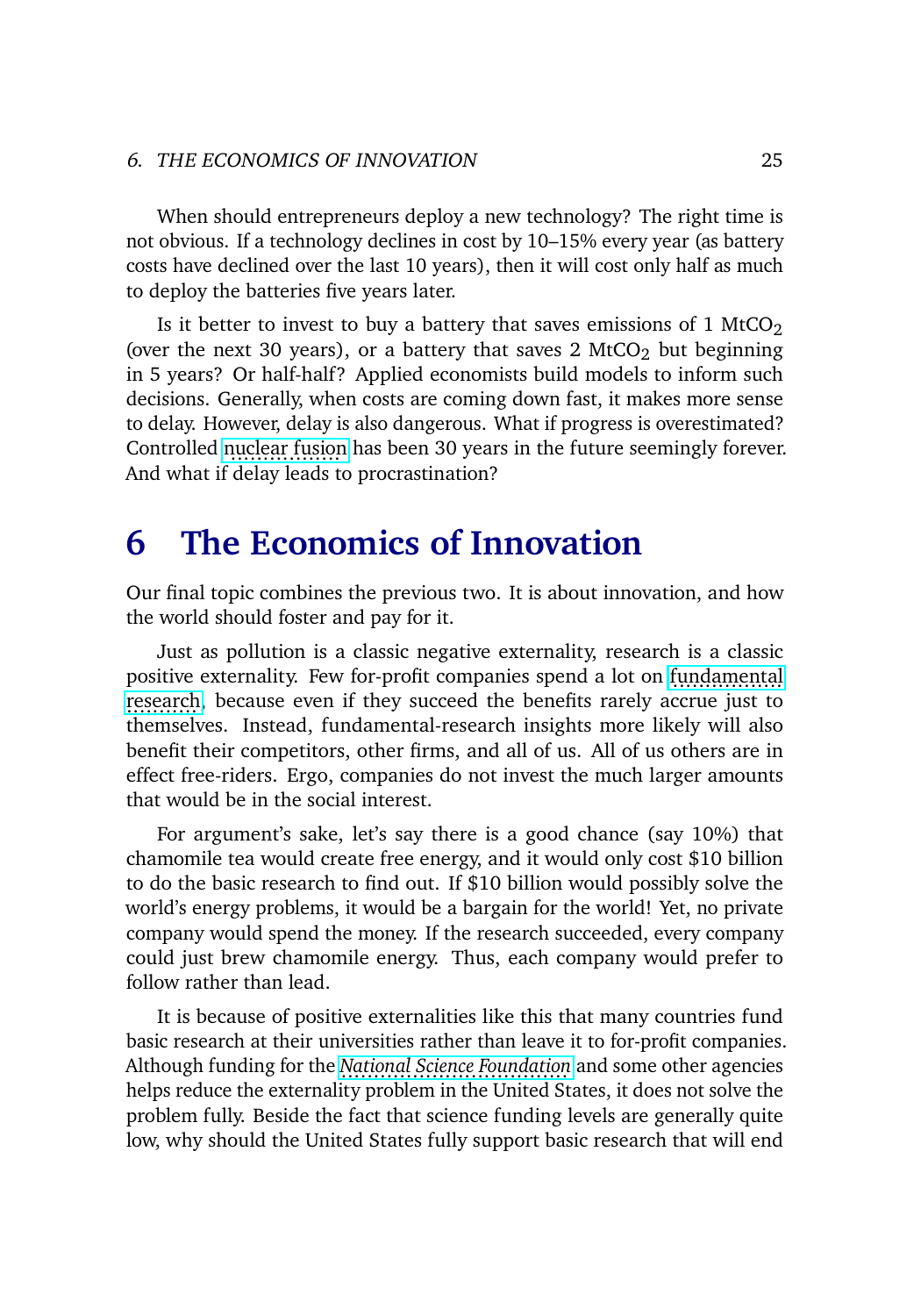up also helping China and Europe (and vice-versa)? Most silicon technology (including computers, displays, and solar cells) was invented in the United States, but nowadays silicon products are made overwhelmingly in the Far East. The Far East free-rode of American inventions of the 20th century — just as America free-rode of [European inventions](https://www.history.com/news/industrial-revolution-spies-europe) of the 18th and 19th century.

One solution is [patent](https://en.wikipedia.org/wiki/Patent) protection. Yet global patents are remarkably expensive to obtain and enforce. (Except for medical inventions, it is unclear if they have benefitted anyone except the legal industry.)

This leads us to the second related problem. Let's presume that chamomile energy and patent protection were perfect and some company had invested its \$10 billion, solved the problem, and now owned the perfect chamomile energy patent. At this juncture, our firm would not want to share its technology. Instead, it would want to charge a few trillion dollars as a reward for its inventors and investors. After all, they staked their fortunes and sometimes their livelihoods on exploring chamomile when no one else was chipping in. Why give it away? However, this also means that chamomile won't be used as widely as it should be to solve the planet's energy problem.

Lack of sharing of proprietary technology, often developed at great expense, and fear of expropriation has and will continue to hobble many otherwise planet-optimal solutions. China has a reputation for ruthless [expropriation](https://japan-forward.com/japans-transfer-of-bullet-train-technology-a-mistake-china-of-course-has-copied-it/) [and reverse engineering of foreign technology](https://japan-forward.com/japans-transfer-of-bullet-train-technology-a-mistake-china-of-course-has-copied-it/) in joint ventures in the past. Such behavior now keeps fearful Western companies from offering to replace China's planned coal plants with cheaper and better nuclear-power technology. This situation hurts not only the Chinese, but all of us. But who can blame the nuclear engineering companies? Why should they commit economic suicide?

Like many others, we believe that accelerating innovation in clean technology ranks at the top of the best ways to stem global climate change. We are excited about Bill Gates' *[Breakthrough Energy Fund](https://en.wikipedia.org/wiki/Breakthrough_Energy)* (BEF), which invests with a part-philanthropic mandate to take the social benefits of inventions into account. (If we had enough money, we would have invested, too.) However, BEF also has a financial mandate. Its hardest decisions may yet be to come: If BEF succeeds in developing breakthrough inventions, will it share them with parties that cannot afford to pay — or simply will not want to pay — for the know-how? Will BEF share its inventions with Chinese companies, which will then likely copy the technology and sell it cheaply in mass all over the world? It would be good for the planet but not for BEF.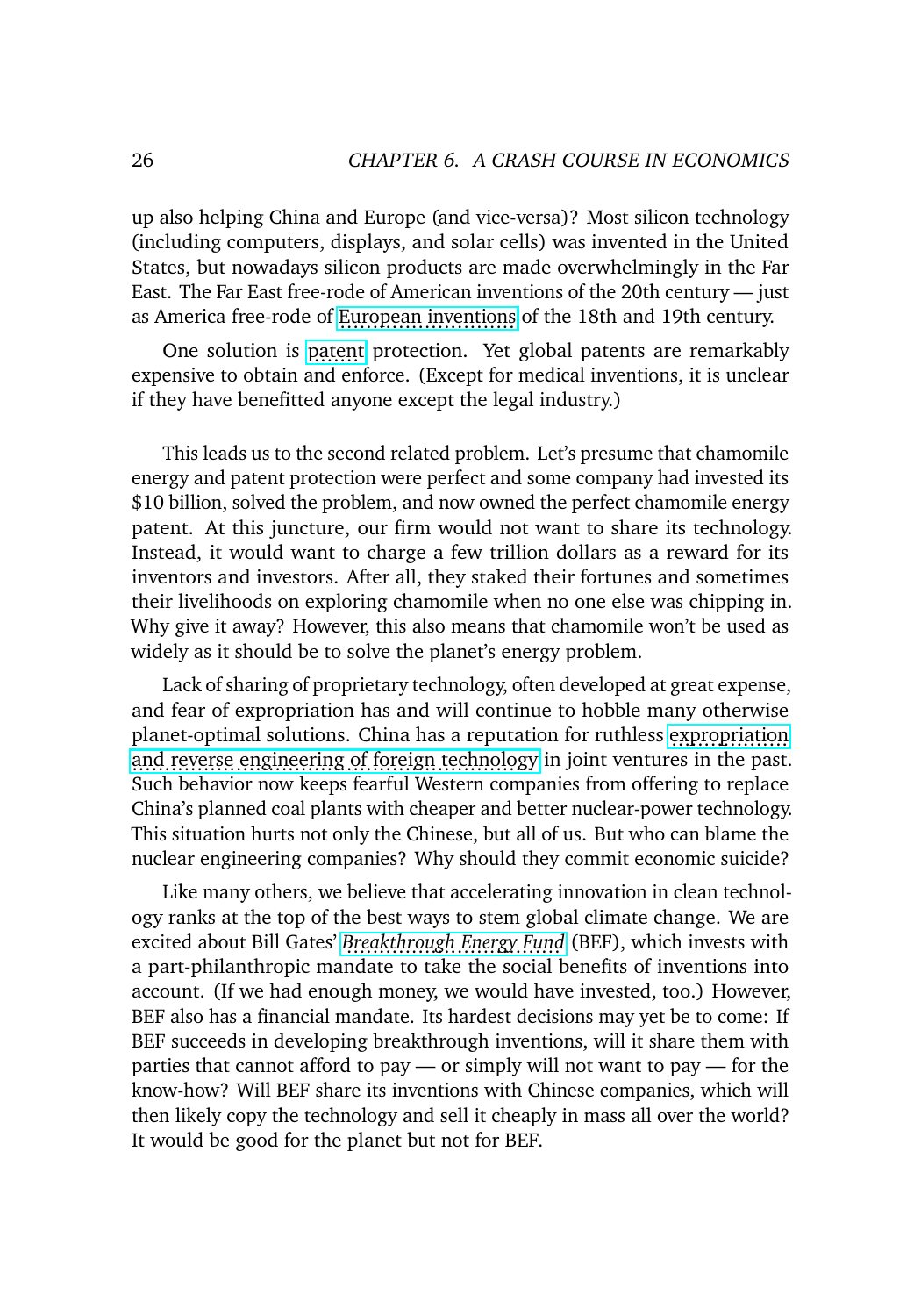#### 7. MOVING THE NEEDLE NOW 27

In general, economists know of no universal solutions that best reconcile the social and private interests when it comes to ideas. The best partial solutions have involved funding universities to conduct the basic research with public money and to make the results available to competitive companies. In real life, this approach has run into many difficulties, too. Even universities are in on the game. They do not want to allow many competitors in a free market to exploit research breakthroughs, but earn licensing fees often by partnering with just one company, which can then earn monopolistic profits. Good economics is a constant struggle.

### **7 Moving the Needle Now**

We chose the title of our book, *moving the needle*, to signal that the *marginal* costs of reducing emissions and taking action right now are already more than low enough to act on many fronts. Our book's goal is to help push the needle in the right direction. We hope that the world will invest in research, learn as it goes, and as it learns from research, where it should then push next. We understand and sympathize with the concerns of and the disagreements among scientists about how far humanity may have to go over the term of the entire century. But this debate is not important now and has not improved the situation.

A journey of a thousand miles begins with a single step. The world needs to start the journey now, and the first steps are exceptionally cheap and easy. We will return to covering a few good specific first steps later.

For now, we need to continue with explaining the economics of the world and climate change in broader terms first. This is the subject of the next chapter.